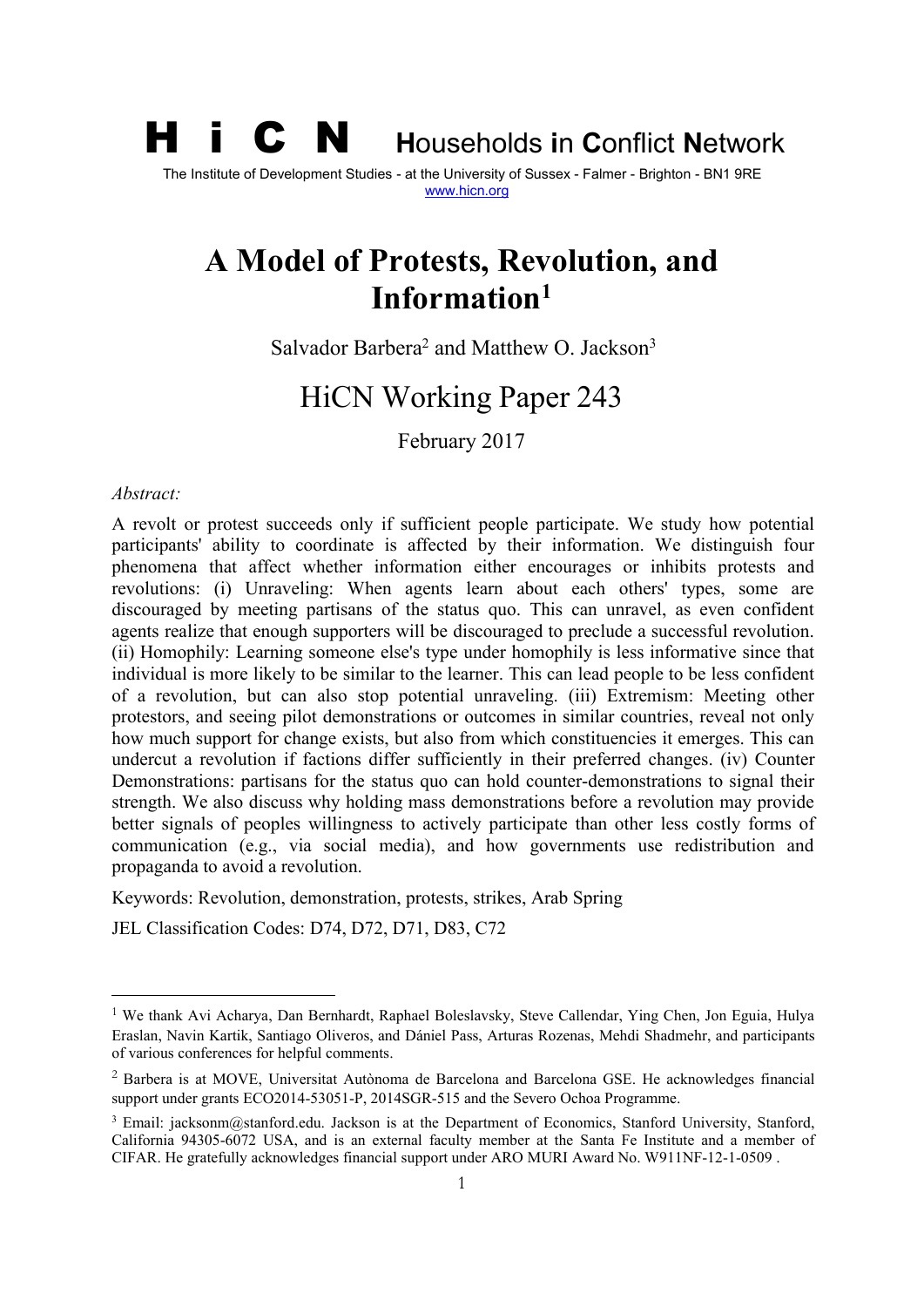# 1 Introduction

In human societies, when enough people agree on the direction of desirable change that is not being directly taken by a government or private organization, there may be room to force it, at a cost. Prior to acting for change, those agents who want it need to learn about the strength of their group and even to let others, who are also dissatisfied but maybe not for the same reasons, know that they have sufficient forces and a common ground upon which to act. Demonstrations, strikes, and other more spontaneous forms of mass protests, provide such information. A successful mass protest informs dissenters about the size and commitment of their group, and signals to potential allies the possibility to gather a larger segment of society into a common movement.

In this paper, we provide a simple model of collective action, focusing on the informational role of mass protests. We study how the incentives to participate in them, and their eventual success, depends on the information that is available to agents at the beginning of a process of revolt, through direct communication between agents and via series of protests. We also discuss how, in spite of the improvements in social media and communication, demonstrations and protests remain as a differentiated and particularly revealing method to learn about the intensity of preferences, and the conditions under which agents are willing to take risks in favor of change.

The final result of protests, if successful, will be called a revolution, but it must be understood that our model is meant to encompass different types of events under this generic name. In some extreme cases, success is the overthrow of a government; but in others, it may be a significant change in the political scenario, enough to produce a desired change in policy, or even just gathering media attention to change a company's policy. In some cases, the "revolution" will involve violence while in others it may remain peaceful. And the success of a revolution today, as we have seen in many cases, may turn into a failure tomorrow, especially if the protesters are themselves a heterogeneous group whose interests may conflict right after they achieve their initial common goal.

Although there may be instances where the strength of a single mass mobilization, coupled with the weakness of the status quo defenders, may bring about change instantly, a revolution is most often the result of a succession of events. Hence, we are interested in dynamics, and on the consequences of information gathering through collective action as part of multiperiod processes. Protests can gain or loose momentum, they can arise in one country after observing the success of similar groups in other areas of the world, and they may also be deterred in one place when its success in others is a premonitory warning to the status-quo defenders.

These distinctions and others can be found in our paper, framed within a unifying model, whose simplicity and flexibility enables us to investigate many issues in a common context rather than restricting the model to analyze some particular phenomenon.

Even if we touch on additional issues, the main contribution of our paper is to distinguish four ways in which information either encourages or inhibits protests and revolutions: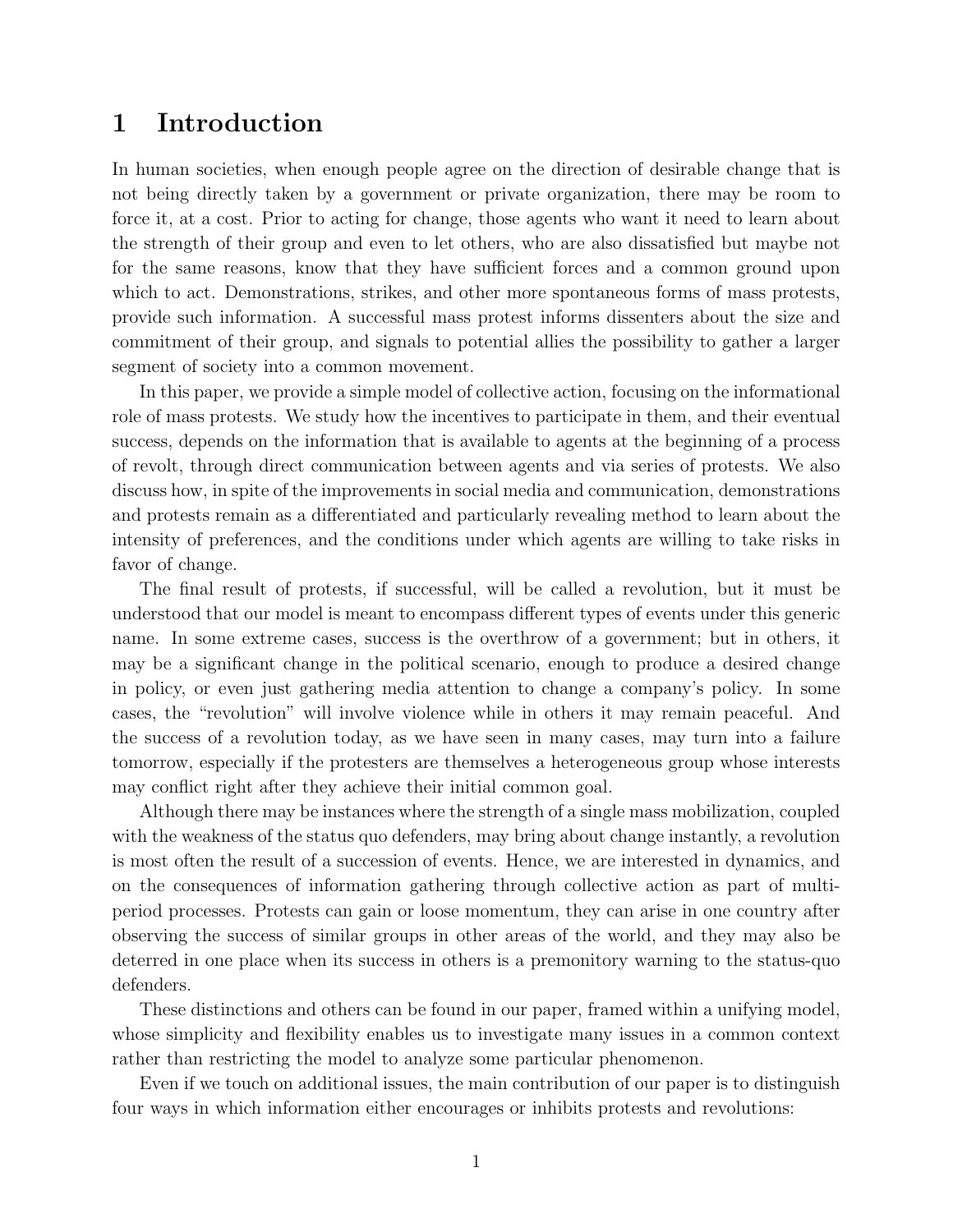Unraveling: When agents learn about each others' types, some of them will be discouraged as they will meet partisans of the status quo. This then unravels, as even though others will not be directly discouraged from what they learn, they realize that enough others will be discouraged to preclude a successful revolution. Whether learning about others enables or inhibits a revolution depends on whether numbers of supporters are sufficiently large so that the loss of some discouraged potential protestors does not outweigh the improved confidence of those who have met others with similar preferences for change.

Homophily: Homophily reduces the content of information. By having high homophily, learning about someone else's type is unlikely to add new knowledge since that individual is more likely to be similar to the learner. Thus, people learn little about the broader society's preferences as they know that their friends are not representative of the population's preferences. Thus, by reducing information content, homophily makes it harder to hold revolutions in cases in which learning was necessary to enable a revolution, but it makes it easier to hold revolutions in cases in which learning would unravel the revolution. Thus, homophily provides a new and important angle on when protests and revolutions may succeed.

Extremism: When potential protestors meet, or sequences of demonstrations are held, or a population learns about outcomes in similar countries, people may observe not only about how much support for change exists, but also from which constituencies that support emerges. This helps potential revolutionaries forecast what will happen after the revolution. If there are many extremists whose new agenda might not be preferable to the status quo, learning about their numbers can lead moderates to back away from a revolution that they might have otherwise supported.

Counter Protests and other Government Responses: Government, or their partisans, may wish to hold counter-protests to signal the strength of support for the status quo. In some settings, if an initial protest in favor of change leaves some doubts as to the size of the support, counter-protests can become important in fully revealing the preferences of the population and can inhibit an eventual revolution. Governments can also respond by trying to manipulate beliefs and sow doubt via propaganda, increase the costs of protests, or buy off some of the disenchanted.

We begin the formal part of the paper in Sections [2](#page-5-0) and [3,](#page-10-0) by describing a one-shot model in which the members of a population must simultaneously decide whether to participate in a "revolution" (protest, strike, etc.) in ignorance of other agents types. The revolution is successful if sufficient numbers participate, but not otherwise. We present this model first, since it is a useful benchmark and building block for our main analysis. This sort of model is standard as it is a basic coordination game among a population of players, and has been extensively studied in the global games literature (e.g., see Angeletos, Hellwig, and Pavan (2007)). We provide some basic comparative statics for the model.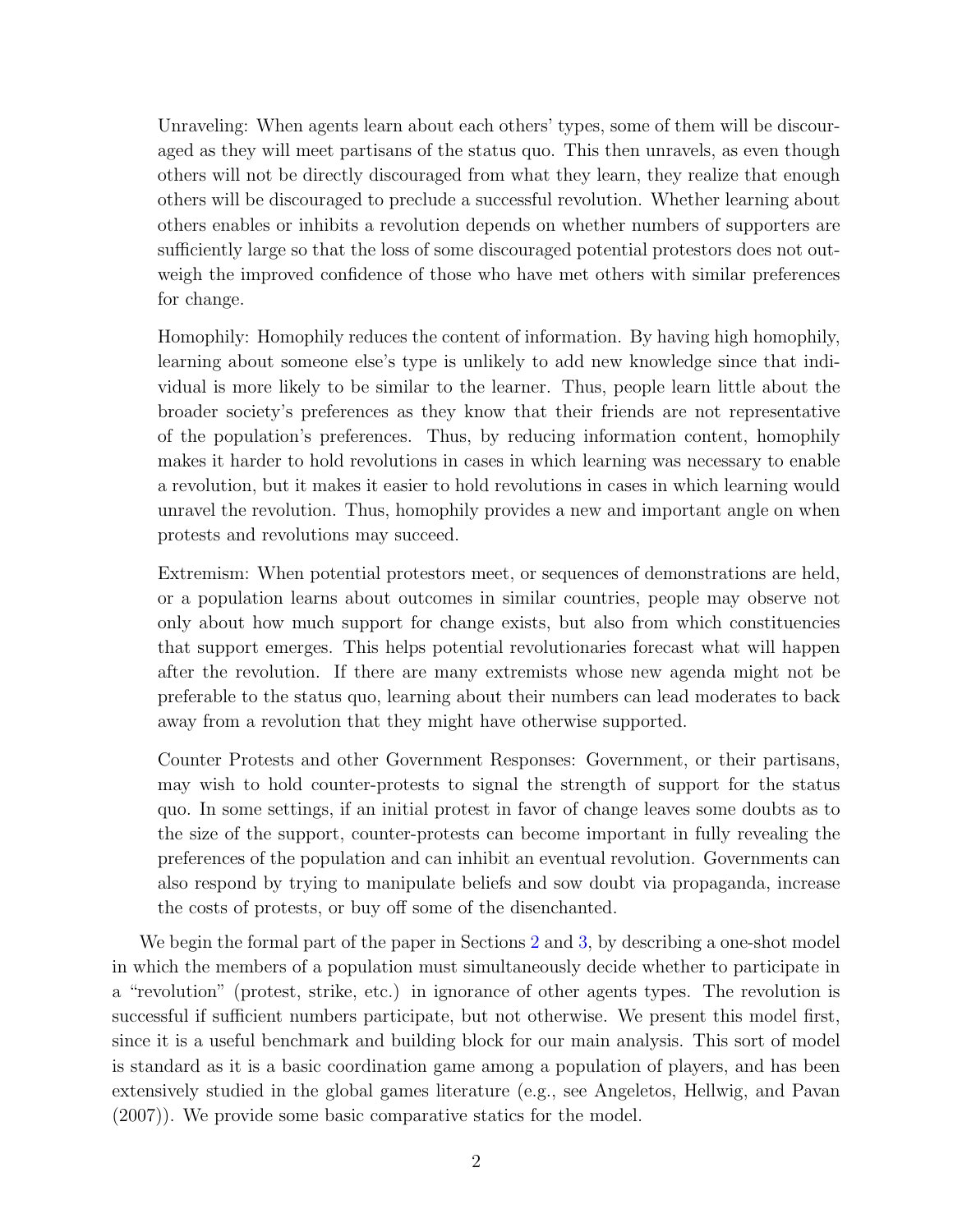Then, in Sections [4](#page-14-0) and [5,](#page-22-0) we move to our main analysis to analyze how information that potential revolutionaries get via meeting each other, and via the building up of demonstrations or protests, can prompt or deter "revolutions".

We first examine, in Section [4.1,](#page-15-0) how communication between potential protestors matters in either enabling or disabling a revolution. We consider situations in which people get to observe the type of another agent in society.<sup>[1](#page-3-0)</sup> We show that this produces two countervailing effects. One, is that agents who meet with another person who prefers change are now more confident about the size of the potential revolution. The second is that agents who meet someone who prefers the status quo are now discouraged about the size of the potential revolution. The subtle aspect here is that even when there are many supporters of change, and so most of them are encouraged by what they see, they still know that some supporters will end up being discouraged which will reduce the participation. Thus, communication can help some become more confident, but it also can thin the numbers of those confident enough to show up for the revolution. So, we show that: (i) In some cases communication can enable a revolution that could not occur otherwise. This happens in cases in with poor prior information about the numbers of potential revolutionaries. (ii) In some cases communication can make a revolution impossible, even though it would have been possible without communication. This happens when there is stronger prior information about the numbers of potential revolutionaries, but not an overwhelming number of them relative to the threshold number that they need. We then go on to show that if people can communicate with sufficient numbers of agents, eventually reaching full knowledge of their numbers, revolutions occur if and only if they will be successful. Thus, we find an important, and new insight regarding how small amounts of information can actually make revolutions impossible - while no information or large amounts of information would lead to successful revolutions.<sup>[2](#page-3-1)</sup>

In Section [4.2,](#page-19-0) we discuss how equilibria change when agents' sources of information are biased by homophily - so that agents who support change are most likely to be talking with others who feel the same, biasing the sample of communication that they receive about the society. When we know that most people with whom we interact are similar to us, then this makes it harder for us to judge how large the group who supports change might be. Our friends are not a representative sample of the population. This affects both of the forces just mentioned above above. Most people we meet will share our views, and so we learn little about the population from talking to them. On the other hand, that means that few of us might end up learning about how many people have other views and so we might not be

<span id="page-3-1"></span><span id="page-3-0"></span><sup>1</sup>Communicating types is incentive compatible in this setting.

<sup>&</sup>lt;sup>2</sup>An interesting, but very different signalling phenomenon in a voting setting is studied by Lohmann (1993). She examines costly political action prior to voting, when voters are trying to estimate a state variable about which alternative is best to vote for, and her effects are based on the fact that only agents who are extreme enough take political action, which does not provide full information about the state and may confound it. Here, our effect ends up being a strategic one: agents know that some supporters will be discouraged and hence will not participate, and then through the strategic complementarity of the revolution discourages even those with strong information from participating.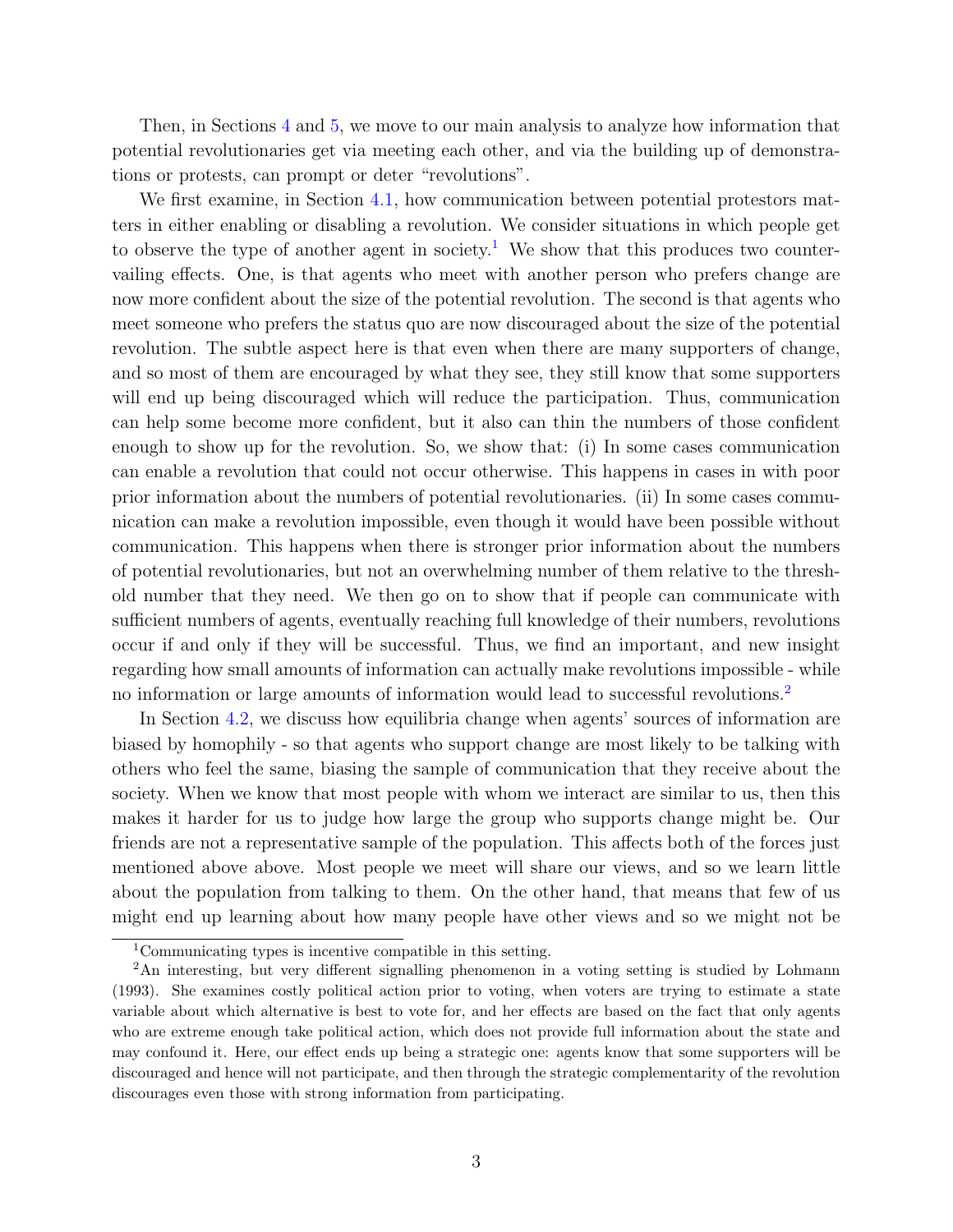discouraged from participating. Which of these effects dominates depends on our priors and the correlation of types with the state, and the degree of homophily.

Next, in Section [5,](#page-22-0) another of our main results concerns when it is that holding a demonstration before a revolution can be important in enabling the revolution. Without such a demonstration, moderate and cautious supporters may have insufficient information about the probability of success to participate. Demonstrations can help in settings in which moderates are sufficiently cautious, but stronger supporters are willing to demonstrate, even facing the costs of failure, to get the process rolling. Such a process can be efficiency enhancing, as then the full revolution only occurs in cases in which it is most likely to be successful.

Our model also shows why simple polls or cheap talk are not enough (Section [5.2\)](#page-24-0). Social media have been very critical in helping coordinate demonstrations, but they cannot substitute for demonstrations, since they are 'cheap-talk' and do not involve the costly signaling that demonstrations provide.<sup>[3](#page-4-0)</sup> A natural setting is one in which there are many people who would prefer change, but also in which many of them are not willing to pay the personal costs of being an active part of a revolution. They may communicate their support, but fail to turn out when action is needed. Holding a somewhat costly demonstration is a filtering device, which then signals whether there are sufficient numbers of people who are willing to act for change, not just cheer it on. Thus, holding a demonstration before a revolution can be a necessary step to enabling the revolution.

We also provide a picture of the successive steps through which mass demonstrations may build up and have different types join, including the case of contagion among countries with similar political structures (Section [5.3\)](#page-25-0).

In Section [6,](#page-26-0) we discuss how what might happen after a revolution affects the possibility of having the revolution. Communication, demonstrations, and outcomes in similar countries, can not only inform people about overall number of dissenters, but also about the presence of different factions. This can inform those factions and what might happen if the revolution succeeds. This leads to trade offs, as added confidence in overall support for revolution can be undercut by worries about which faction might hold power after a revolution. Sufficient competition or distrust among factions can preclude the revolution.

In Section [7,](#page-28-0) we discuss actions of governments. In Section [7.1,](#page-28-1) we analyze how a government learns from protests and can also want to hold counter-demonstrations to learn about the support for and against a change in policy. We also briefly discuss what governments may do to prevent revolutions - for instance using propaganda, or redistributing income (Section [7.2\)](#page-32-0).

There is a vast literature, both theoretical and empirical, on the subject of collective action and the building up of mass demonstrations. These phenomena have been analyzed from different angles, and in reference to different countries and circumstances. Indeed, there are many realities to take into account: the types of governments against which demonstra-

<span id="page-4-0"></span><sup>3</sup>See Little (2016) for a discussion of how improved technology changes both agents' knowledge of others' preferences, and also enables better coordination regarding where and when to hold protests.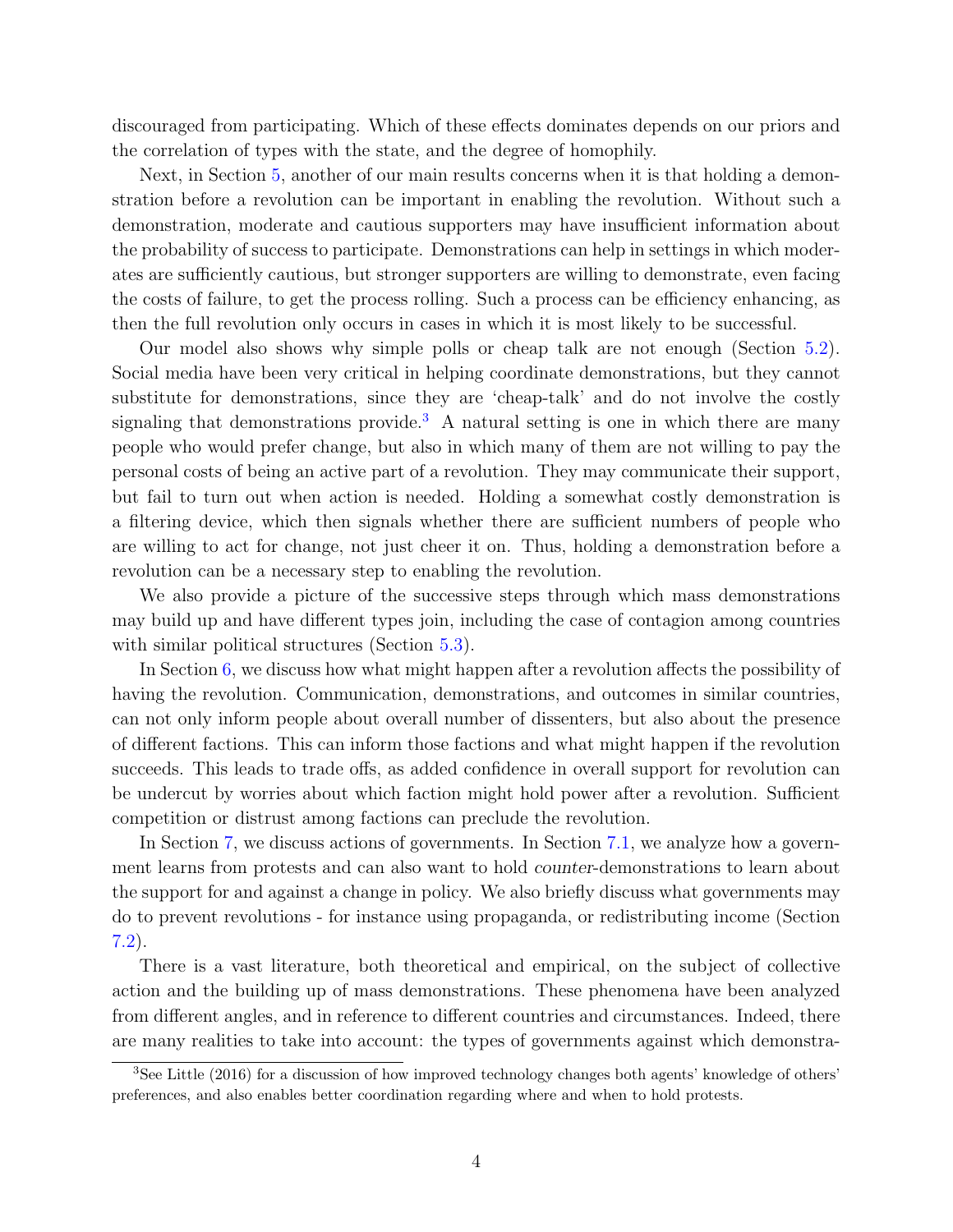tions are held, the means through which concerned agents may receive and send information, the varying objectives of agents that agree on the need to change the government, but may disagree on the alternative to set in place. The Arab Spring and the role of social networks ad cell phones have raised new important questions, activated the literature and provided opportunities for empirical tests. It is not possible to survey the literature on the subject here, but let us discuss some key references with more in the text as we proceed.

An early precursor on coordination games is Granovetter (1978). Other important studies of collective action and mobilization build upon the herding literature of Banerjee (1993) and Bikhchandani, Hirshleifer, and Welch (1993). Some of these papers examine sequential observations and how these affect voting, a politician's decision, or a collective action (e.g., see Chwe (1999), Lohmann (1993, 1994ab, 2000), Bueno de Mesquita (2010), Kricheli, Livne, and Magaloni (2011), Loeper, Steiner, and Stewart (2014), Little (2016), Battaglini (2016), Shadmehr and Bernhardt (2016ab)). The importance of information is central to all of these papers. At a high level, there is a common theme that there can be inefficiencies in outcomes due to imperfect information aggregation. The closest overlap is with Kricheli, Livne, and Magaloni (2011) who analyze a two period model in which the first period turnout informs second period activists about whether they should try a revolution.

Thanks to the simplicity of our model – which admits a rich study of a number of different issues regarding how and when information enables or inhibits a revolution, all within one model – we can study each of the four issues of information that we outlined above in a unified manner, which shows under what conditions these help or hinder ultimate revolutions. This adds to the understanding of the role of information in collective action. The unraveling argument that we present here is different from the herding and other arguments in the literature about information failures. Also, our analysis about the impact of homophily, of the size of the extremist population, and the uses of counter-demonstrations, are new to the literature.

# <span id="page-5-0"></span>2 A Static Model as a Building Block

We begin by describing a one-shot model in which a population must simultaneously decide whether to participate in a protest, strike, or revolution, etc., in ignorance of other agents' types. We present an analysis of this model of collective action first, since it is a useful benchmark and building block for our main results.

### 2.1 The Players

A continuum of citizens of mass 1 are indexed by  $i \in [0, 1]$ . They have a choice to participate in a revolution or strike, etc.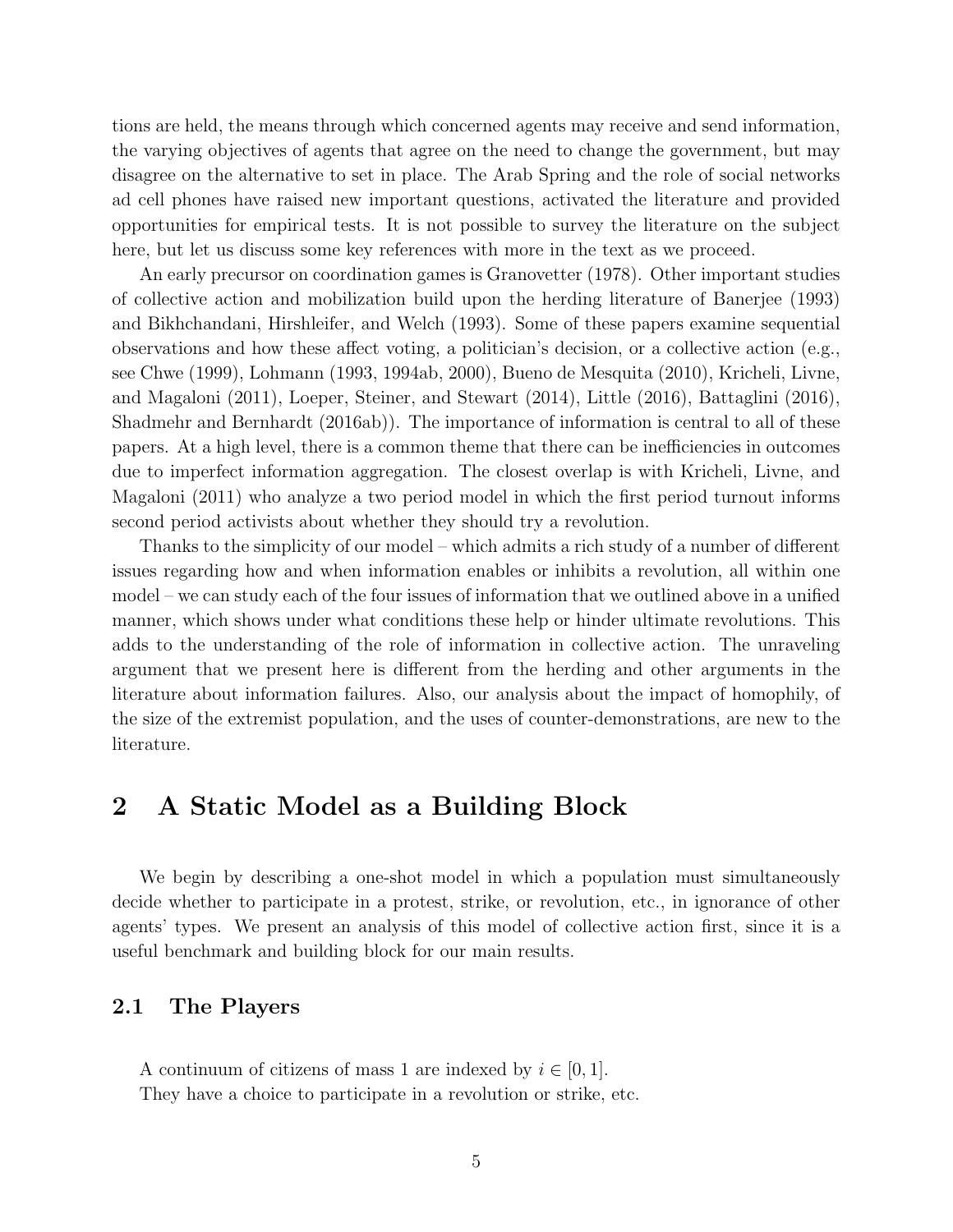In terms of the basic model, we will use the term 'revolt' but the model obviously has many applications.

The collective action is successful if at least a fraction  $q \in (0,1]$  of the population participates. If fewer than  $q$  participate, then the action fails.

## 2.2 Uncertainty

 $\omega \in \mathbb{R}$  is the state of the world, which can encode information about the value of the revolution and what fraction of the population would gain from the revolution, and so forth.

There is a prior distribution over  $\omega$ , denoted G - and agents do not directly observe  $\omega$ .

 $\theta_i \in \mathbb{R}$  is the type of agent i, which is the private information of that agent.<sup>[4](#page-6-0)</sup>

The distribution over types depends on the state of the world and is denoted  $F(\theta_i|\omega)$ . We treat these as if they are independent across agents conditional upon the state, which is technically convenient but has some measurability issues that are easily handled as the limit of a finite model.<sup>[5](#page-6-1)</sup>

We assume the standard ordering property on information:<sup>[6](#page-6-2)</sup> conditional upon  $\theta_i$ , the distribution on  $\omega$  and others' types are both increasing in  $\theta_i$  in the sense of strict first order stochastic dominance. Thus, higher types of an agent lead that agent to expect higher types of other agents.

#### 2.3 Payoffs

An agent gets a value from the the revolution as a function of whether it is successful or not and whether the agent participates or not. All of these payoffs can be type and state

<span id="page-6-2"></span> ${}^{6}$ See Milgrom (1981).

<span id="page-6-0"></span><sup>4</sup>We could allow the states and types to be multidimensional and more complicated. The advantage of one dimension is that what we ultimately care about is whether an agent is sufficiently unhappy with the government would revolt. More dimensions would involve partial orders, but the story would basically be the same - some people are unhappy enough to revolt and others are not, and the agents are trying to learn about the relative fractions and potential for success.

<span id="page-6-1"></span><sup>5</sup>For a discussion of the issues of a continuum of agents having independent observations see Feldman and Gilles (1985) and Judd (1985). In our model, the independence is not really needed, and so a very easy way of formalizing the signals for our purposes is as follows. Uniformly at random, draw  $i_0$  from [0, 1] - this will be the agent who gets the lowest signal in society. Then let  $\theta_i = F^{-1}(i - i_0|\omega)$ , where  $F^{-1}(\cdot|\omega)$  is the inverse of  $F(\theta_i|\omega)$ , and we take  $i - i_0$  modulo 1, so that if  $i < i_0$ , then we set  $i - i_0 \equiv i + 1 - i_0$ . So, we randomly pick an agent to have the lowest signal, and then just distribute the signals then in a nondecreasing way for the rest of the agents with higher labels, and then wrap around beginning again at 0. This results in the right distribution of types without any measurability issues and the independence of types is not needed for our results, as agents only care about the population behavior rather than any particular agent's behavior.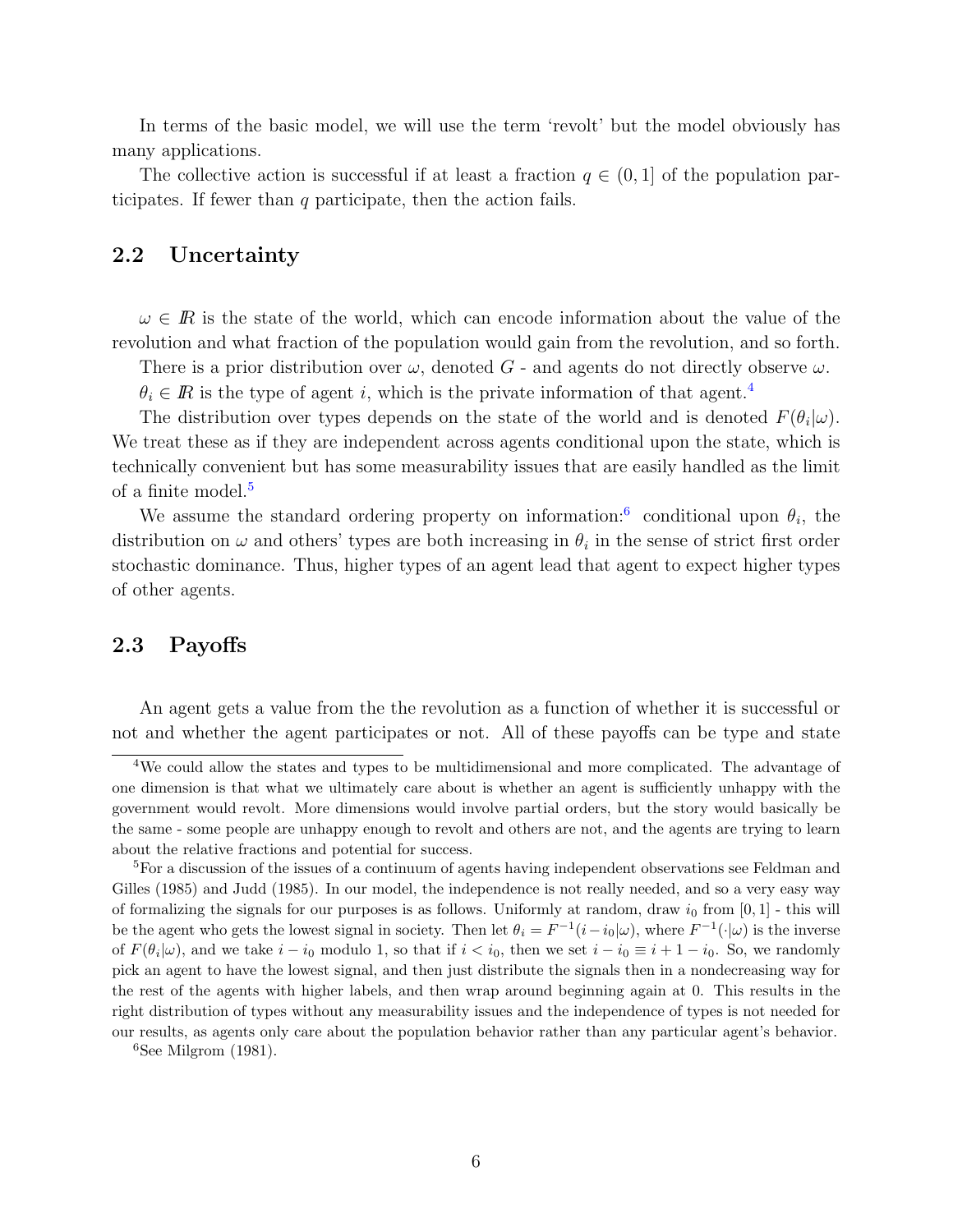dependent, and are given by the following table.

$$
Success \t Failure
$$
  
Participate  $a(\theta_i, \omega) + V_i(\theta_i, \omega) \t b(\theta_i, \omega) - C_i(\theta_i, \omega)$   
NotParticipate  $a(\theta_i, \omega)$   $b(\theta_i, \omega)$ 

Here,  $a(\theta_i, \omega)$  is the value that an agent gets if the revolution is successful, regardless of whether the agent participates or not, and this can depend on the agent's type and the state. Similarly,  $b(\theta_i, \omega)$  is the value that an agent gets if the revolution fails, regardless of whether the agent participates or not, and this can depend on the agent's type and the state. The values,  $V_i(\theta_i, \omega)$  and  $C_i(\theta_i, \omega)$  then are the additional value and cost that an agent gets from participating in the revolution as a function of whether it is successful or fails. Generally,  $C_i$  will be negative, but  $V_i$  could be positive or negative.

Note that this is strategically equivalent to the following payoff matrix:

|                | Success | Failure                                          |
|----------------|---------|--------------------------------------------------|
| Participate    |         | $V_i(\theta_i, \omega)$ $-C_i(\theta_i, \omega)$ |
| NotParticipate | $\cup$  | $\cup$                                           |

The strategic equivalence is due to the fact that the only thing that motivates an agent to participate is the difference that they experience from participating or not, as a function of whether the revolution is successful or not.

Since  $V_i$  can already encode relevant heterogeneity in the population via  $\theta_i$ , from a strategic perspective only  $V_i/C_i$  matters and so it is without loss of generality for the strategic analysis to normalize the model so that  $C_i = C > 0$  for all i. We still keep C as a variable, as we wish to consider cases in which a government adjusts the penalties for participating in a failed protest/revolution.

We presume that  $V_i$  is symmetric across agents - depending on their identity only via their type and thus drop the subscript *i*. We take V be nondecreasing in  $\theta_i$ ,  $\omega$ , and increasing in at least one of the two arguments.

Thus, we consider games of the form:

$$
Success\quad Failure\\Participate \qquad V(\theta_i, \omega) \qquad -C\\NotParticipate \qquad 0 \qquad 0
$$

Let us mention two canonical cases:

#### 2.3.1 (Correlated) Private Values

One case of interest is that of "private-values" so that  $V(\theta_i, \omega)$  depends only on  $\theta_i$ . In this case it is without loss of generality (adjusting distributions) to set  $V(\theta_i, \omega) = \theta_i$ , and so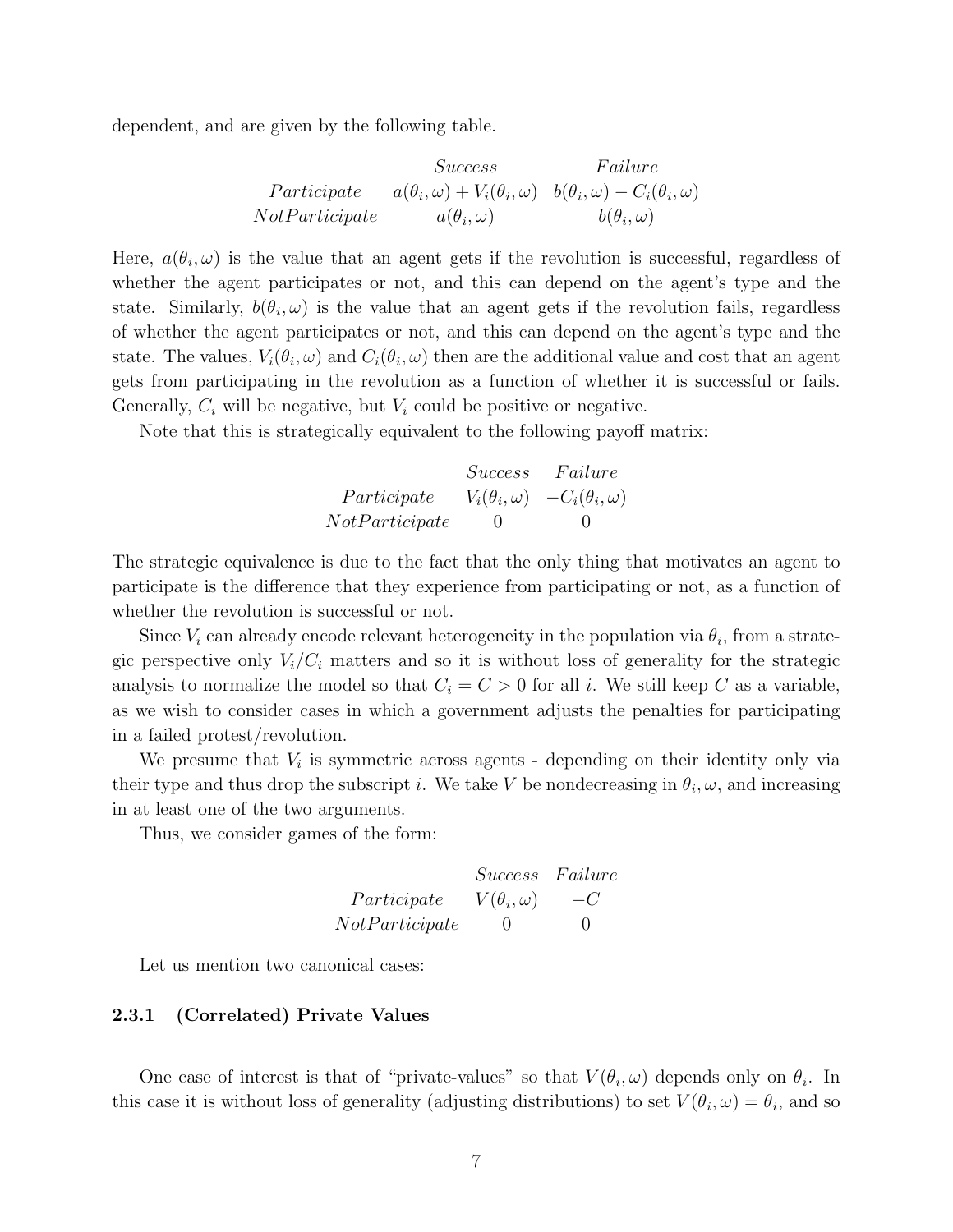payoffs are

|                | Success Failure |        |
|----------------|-----------------|--------|
| Participate    | $\theta_i$      | $-C$   |
| NotParticipate | $\mathbf{0}$    | $\Box$ |

An interpretation of this case is that each citizen knows how unhappy he or she is with the government - which is the  $\theta_i$ . Here, the state of the world  $\omega$  captures how unhappy the overall population is via the distribution of  $\theta_i$ 's. Agents, via Bayes' rule, can infer how unhappy the rest of the world is by inference given that higher states,  $\omega$ 's, lead to a higher distribution over  $\theta_i$ 's. So, if an agent is very unhappy, then she infers that it is likely that  $\omega$ is high and so it is then likely that other agents are unhappy too.

#### 2.3.2 Common Values

Another case of interest is where  $V(\theta_i, \omega)$  depends only on  $\omega$ . In this case, if preferences are symmetric, then it is without loss of generality (adjusting distributions) to set  $V(\theta_i, \omega) = \omega$ , and so payoffs are

|                | Success Failure |        |
|----------------|-----------------|--------|
| Participate    | $\iota$         | $-C$   |
| NotParticipate | $\mathbf{0}$    | $\cup$ |

This case is one in which agents do not really know whether they would like to have a successful revolution – that is governed by a state  $\omega$ . For instance, agents might not know how competent or corrupt the government really is, or what might replace it. Each agent has a signal  $\theta_i$  which is some noisy information about the state, and so they must infer  $\omega$ via Bayes' rule from their own types.

For our purposes, it is not really important which formulation we use as they all have similar effects: agents with higher  $\theta_i$ 's are more optimistic that there is a high payoff from participation and that other agents feel the same. So, they all have the same basic structure of equilibria: agents with types or signals  $(\theta_i s)$  above some threshold participate, and others do not. Thus, we first state that general result, and then we specialize to the model with private values, for a clean and intuitive analysis.

# 2.4 Strategies and Best Responses

A strategy for player *i* is a function  $\sigma_i : \mathbb{R} \to \Delta({0,1})$ , which specifies a probability of participating,  $\sigma_i(\theta_i) \in [0, 1]$ , as a (Lebesgue measurable) function of an agent's type. Let  $\sigma$ denote the profile of strategies.<sup>[7](#page-8-0)</sup>

<span id="page-8-0"></span><sup>&</sup>lt;sup>7</sup>We work with strategies that are also Lebesgue measurable as a function of the agents' labels. Generally, the equilibria will naturally depend only on agents' types and not their labels, and so this is not really a restriction.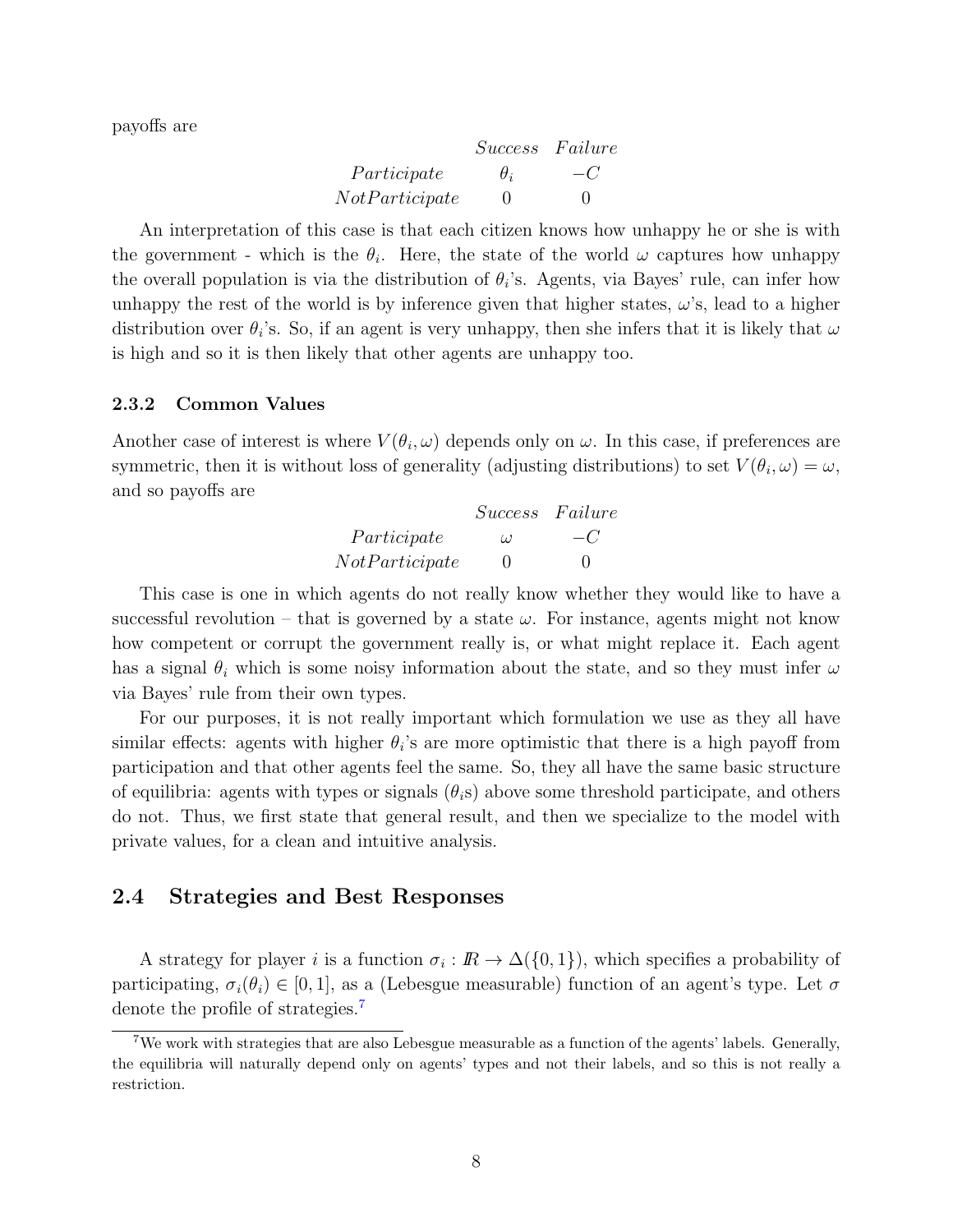Let  $p_{\sigma}(\theta_i)$  denote i's beliefs that at least a fraction q of the other agents will participate, conditional on other players playing according to  $\sigma$  and the agent seeing  $\theta_i$ .

Given the continuum, an agent is never pivotal in determining whether there is a fraction of at least  $q$  of the population who participate, and so this is a straightforward calculation.

Then expected payoff to participation is then

$$
p_{\sigma}(\theta_i)E[V(\theta_i,\omega)|\theta_i] - (1 - p_{\sigma}(\theta_i))C,
$$

and the payoff from non-participation is 0, and so it is a best response to participate if and only if

<span id="page-9-1"></span>
$$
\frac{E[V(\theta_i, \omega)|\theta_i]}{C} \ge \frac{1 - p_\sigma(\theta_i)}{p_\sigma(\theta_i)} \quad \text{equivalently} \quad p_\sigma(\theta_i) E[V(\theta_i, \omega)|\theta_i] \ge (1 - p_\sigma(\theta_i)) C \quad (1)
$$

Note that, given the ordering of types and preferences,  $\frac{E[V(\theta_i,\omega)|\theta_i]}{C}$  is strictly increasing in  $\theta_i$ .

### 2.5 Equilibria

We examine Bayesian equilibria of the game. Later in the paper, when we consider dynamic versions of model, we examine weak perfect Bayesian equilibria, which reduce to Bayesian equilibria in a one-shot game. So, whenever we say 'equilibria' we are referring to weak perfect Bayesian equilibria.

#### 2.6 Existence

As this is a coordination game, there often exist multiple equilibria. For instance, nobody participating is always a strict equilibrium: if none of the other agents participate then the revolution will surely fail and so it is a best response not to participate. However, in many cases there also exist participatory equilibria.

In particular, we focus on the class of equilibria in which agents play monotone strategies: their probability of participating is non-decreasing in  $\theta_i$ . Given the increasing preferences and ordering on information, such equilibria always exist. Nonetheless, there do exist other equilibria, although for generic distributions these will be the only equilibria.<sup>[8](#page-9-0)</sup>

<span id="page-9-0"></span><sup>&</sup>lt;sup>8</sup>For an example of a non-monotone equilibrium consider a common values setting with  $\omega = 2, 3$  with equal probability and  $C = 1$ ; and such that  $\theta_i = \omega$  so that all agents know the state. In this case, regardless of q, there is always a 'best' equilibrium in which all agents participate, and there is a worst equilibrium in which no agents participate, in either state. However, there is also a non-monotone equilibrium in which all agents participate if  $\theta_i = \omega = 2$  and none participate if  $\theta_i = \omega = 3$ .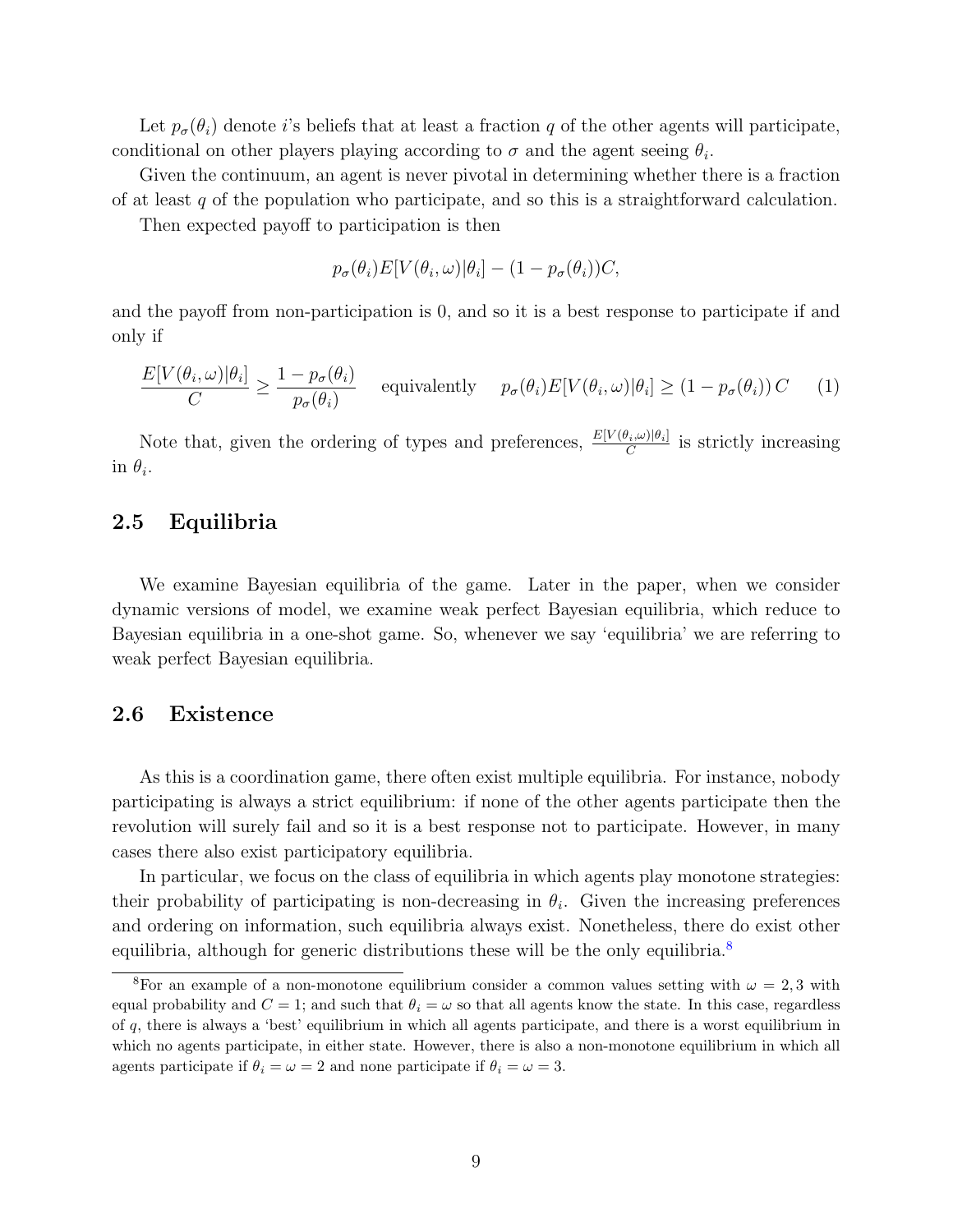PROPOSITION 1 Symmetric and monotone equilibria exist. Each monotone equilibria can be described by a single threshold t (the same for all agents), such that an agent participates if  $\theta_i > t$  and not if  $\theta_i < t$ . Monotone equilibria are all symmetric up to the possible mixing that occurs at t. Monotone equilibria can be ordered by their thresholds, with  $\infty$  always being an equilibrium threshold.

This follows from an application of Tarski's fixed point theorem, which establishes that equilibria form a complete lattice, which here is just ordered in terms of the thresholds. Given that the proof is standard, we omit it. The symmetry follows from the continuum of agents who have the same priors, and the fact that payoffs are monotone in types and states, so that higher types lead have higher expected payoffs from participation conditional on success.

So, we can represent monotone equilibria by thresholds  $t$ , such that an agent participates if  $\theta_i > t$  and not if  $\theta_i < t$ . In cases with atoms in the distribution it is possible to have mixing at  $t$ .

In what follows, when we say 'equilibrium', we refer to a symmetric monotone equilibrium.

In the discrete private values setting, for the results and examples that we analyze below, there are generally at most two pure strategy equilibria: one in which nobody participates and another with maximum participation. In the continuum setting, there can exist a mixed strategy equilibrium if one allows for specific tie breaking rules when the fraction of demonstrators is exactly  $q$ ; however, such an equilibrium is unstable - as any slight perturbation leads to the non-participation or the most participatory equilibrium. Since the comparative statics on the non-participation equilibrium are trivial, in what follows we focus our attention on a (most) participatory equilibrium exists and its properties.

# <span id="page-10-0"></span>3 A Discrete Private Values World

As we stated above, the main insights and the workings of equilibria are broadly similar for the private and common values worlds. The private values model focuses attention on the strategic aspects of the uncertainty - people are sure about whether they themselves are miserable, but unsure about how many others are willing to act, and so this makes for the clearest and most natural interpretations of the results.

# 3.1 The Simplified Setting

Consider a simplified version of the model in which types are either  $\theta_H > 0$ , called H types, or  $\theta_L < 0$  called L types.

In particular, suppose that either  $z > q \geq 1/2$  of the population are H types which happens with probability  $\pi$ , which we call the "High" state; or  $1 - z < q$  of the population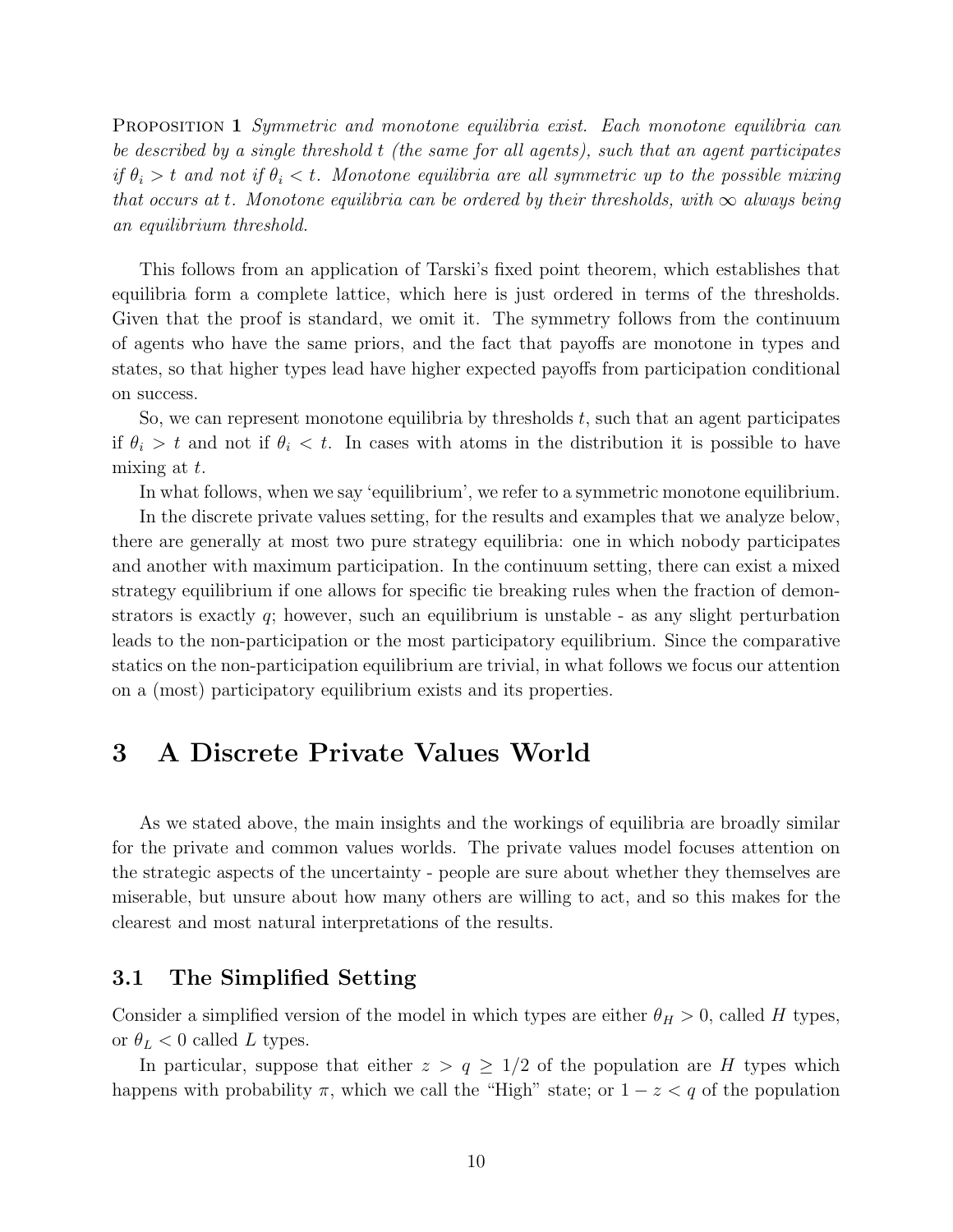are H types, which happens with probability  $1 - \pi$ , and we call the "Low" state.<sup>[9](#page-11-0)</sup> This is pictured in Figure [1](#page-11-1)

<span id="page-11-1"></span>

Figure 1: Two states, with the High state having probability  $\pi$ . The High state has more of the  $\theta_H$  types (a fraction  $z > q$ ) and the Low state has more of the  $\theta_L$  types.

If a player is an  $H$  type, by Bayes' Rule her conditional probability on the "High" state is

$$
\frac{\pi z}{\pi z + (1 - \pi)(1 - z)}
$$

# 3.2 The Multiplicity of Equilibria

Again, as this is a coordination game, there can be a multiplicity of equilibria. That multiplicity has been extensively studied in the global games literature (e.g., see Angeletos, Hellwig and Pavan (2007)) and in the protest literature (Bueno de Mesquita (2010)).

In the private values settings that we study here the multiplicity is very simple. There is always an equilibrium in which nobody participates. This is straightforward and so there is no point in saying more about it. In some situations there are also participatory equilibria. There is one in which all of the  $H$  types participate. This is also a strict equilibrium when it exists, and is the one that is of interest to us.

There can also exist variations on mixed strategy equilibria in which  $H$  types are exactly indifferent between participating and not.<sup>[10](#page-11-2)</sup> In the world of a continuum, in order to get these

<span id="page-11-0"></span><sup>&</sup>lt;sup>9</sup>It is direct to see that the symmetry between the fraction being z and  $1-z$  simplifies calculations, but does not alter the intuition behind our results.

<span id="page-11-2"></span> $10$ Either agents would have to mix, or it would have to be asymmetric.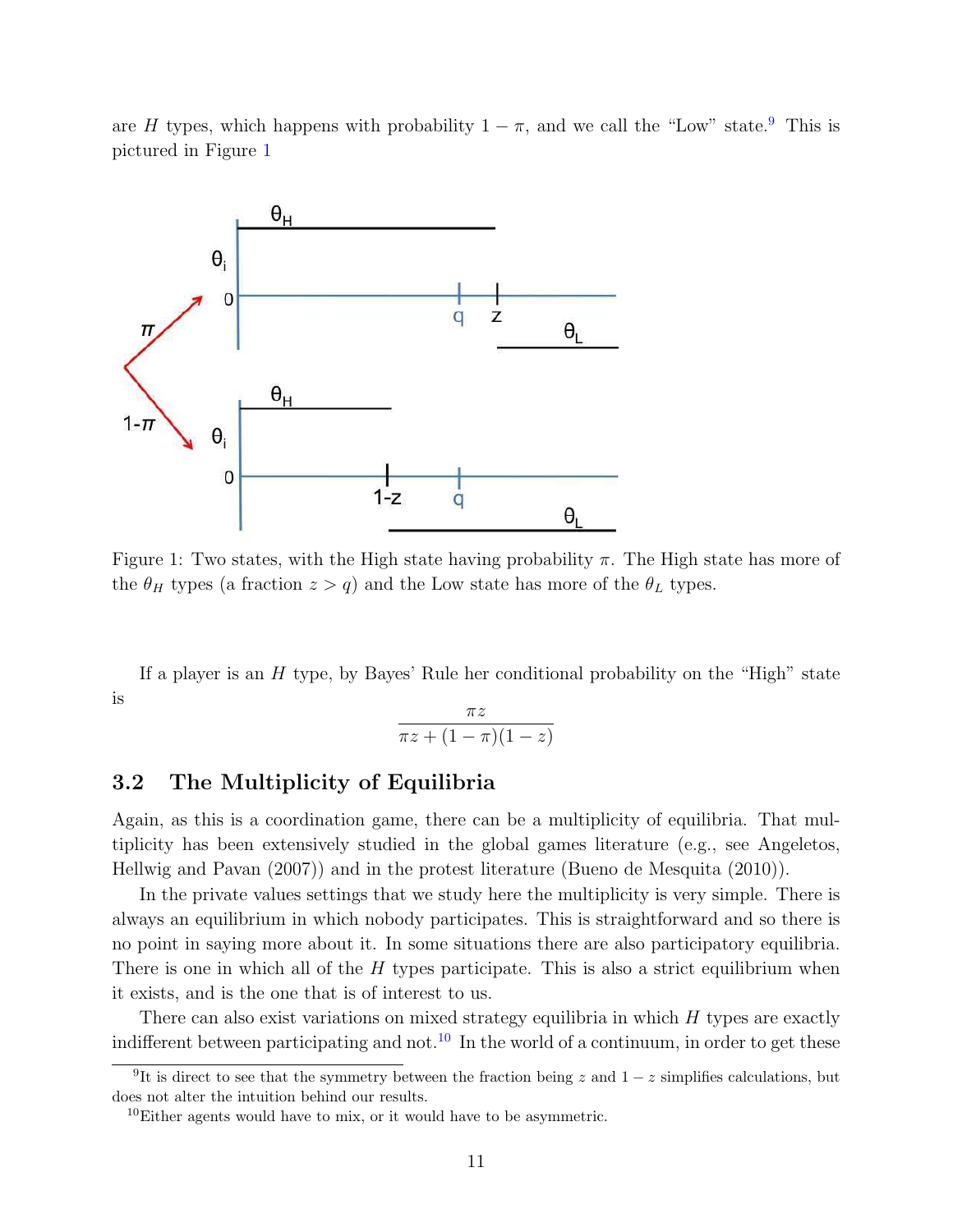equilibria to exist, one also has to put in place a rule that indicates the exact probability of the revolution being successful if exactly q agents show up (see Jackson, Simon, Swinkels, and Zame (2002)). Those equilibria are quite unstable, as slight perturbations of the actions lead best replies to converge either to the all participate or no participate equilibria.

Thus, in the game that we analyze here, the equilibrium structure is quite simple: the only stable and strict equilibria are the ones in which nobody participates or else in which all the  $H$ 's participate. Therefore, our focus is on the one in which all  $H$ 's participate as the other one is trivial.

We could follow the global-games literature to refine down to one equilibrium, but which of these two equilibria we would end up with would depend on how the uncertainty was specified (see Weinstein and Yildiz (2007)). So, there is little point in our setting in putting in such a refinement. Thus, we analyze the existence and structure of the participatory equilibrium, and note that the nobody-participates-equilibrium is trivial, and the mixed strategy equilibria are unstable.

Given that the pure strategy participatory equilibria that we analyze are strict, robustness to a variety of perturbations of the game follows directly.

This also keeps our model easy to understand and allows us to analyze many variations on it, which would become cluttered with no added insights if we added continuous signal spaces.

### 3.3 Equilibria with a Revolution

Let us examine when there exists a (pure) equilibrium with a revolution.

By  $(1)$  there exists an equilibrium where the H types all show up if and only if:

<span id="page-12-0"></span>
$$
\theta_H/C \ge \frac{(1-\pi)(1-z)}{\pi z} \quad \text{equivalently} \quad \pi z \theta_H \ge (1-\pi)(1-z)C. \tag{2}
$$

The existence of an equilibrium in which the  $H$  types have a high enough belief that they expect a positive payoff from showing up is pictured in Figure [2,](#page-13-0) as a function of  $\pi$  and z.

We emphasize that there are two requirements for the existence of an equilibrium in which  $H$  types all participate:

- it must be that  $z \geq q$ , as otherwise even in the High state there would not be enough H types to be successful, and
- it must be that beliefs of the H types put a large enough weight on the chance of success so that they are willing to participate, which is true if and only if  $\pi z \theta_H \ge$  $(1 - \pi) (1 - z)C$ .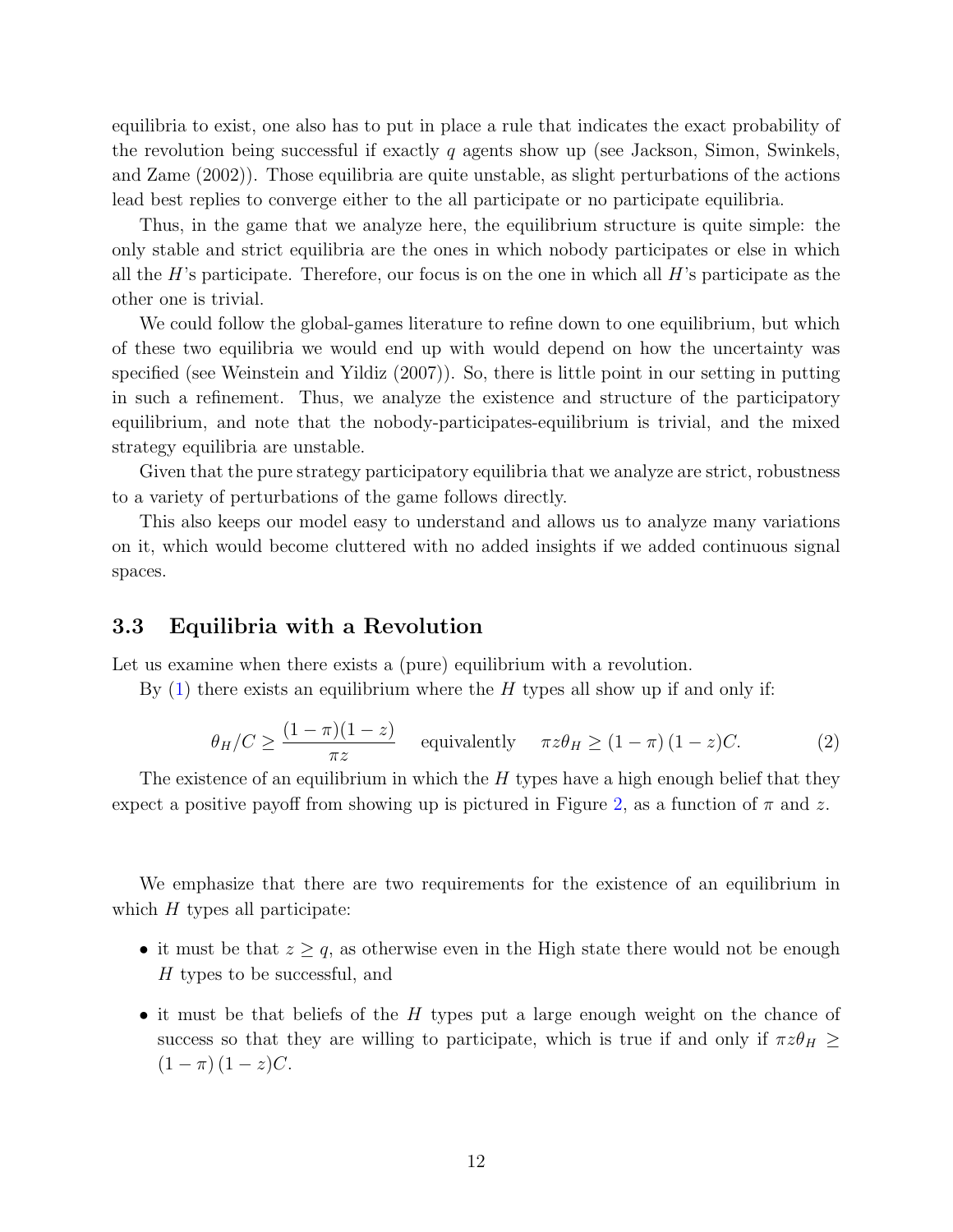<span id="page-13-0"></span>

Figure 2: There is an equilibrium in which the H types participate if and only if the prior  $\pi$ and the correlation z are high enough.

The first constraint is that z lies to the right of the vertical segment at  $z = q$  and the second constraint is that  $\pi$  and z are above the level curve at which  $\theta_H/C = \frac{(1-\pi)(1-z)}{\pi z}$  $rac{r_1(1-z)}{\pi z}$ . If and only if both of these are satisfied does there exists an equilibrium in which  $H$  types participate. There always exists an equilibrium in which nobody participates.

The model produces some intuitive comparative statics, that follow directly from equation [2](#page-12-0) and are pictured in Figure [3.](#page-14-1) We see that the range of values of  $\pi$  and  $z$  for which there is a revolutionary equilibrium shrinks as we decrease  $\theta_H$  and/or increase  $C$ .<sup>[11](#page-13-1)</sup>

There are H types in either state, and they act based on their beliefs conditional on the fact that they are a  $H$  type. So, they know that they still face a chance of failure as it is possible that it will be the Low state and there are just not enough  $H$  types to succeed.<sup>[12](#page-13-2)</sup> So,  $H$  types participate but the revolution still fails whenever it happens to be the Low state; and thus the likelihood of success increases as the likelihood of the High state,  $\pi$ , increases.

<span id="page-13-1"></span><sup>11</sup>See Kricheli, Livne, and Magaloni (2013) for evidence that increased costs lead to fewer protests, but ones that are more likely to be successful when they occur.

<span id="page-13-2"></span><sup>&</sup>lt;sup>12</sup>This is provided  $z < 1$ , as otherwise (if  $z = 1$ ) types are fully correlated with the state and fully revealing and the analysis becomes trivial.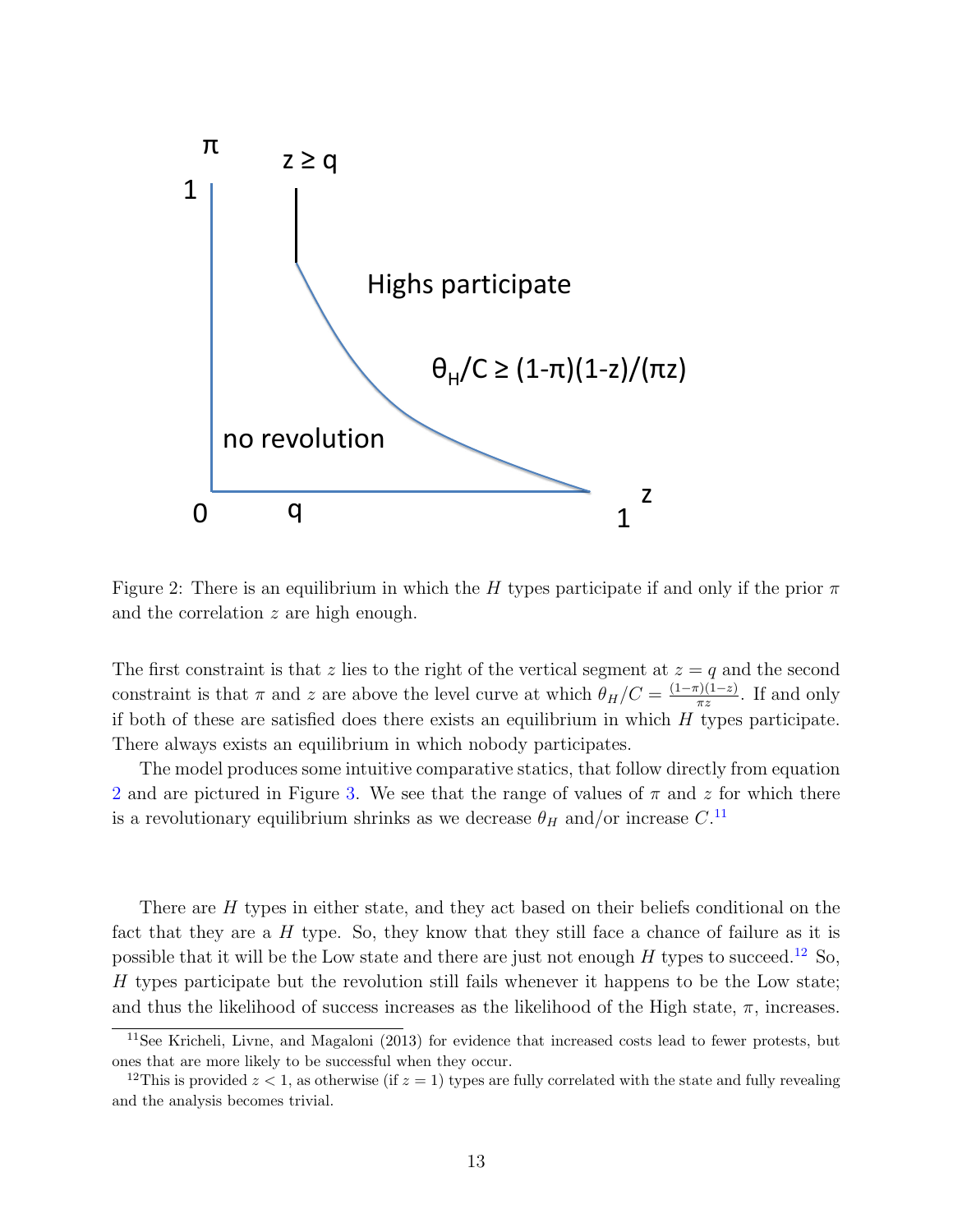<span id="page-14-1"></span>

Figure 3: The range of values of the prior belief on the High state,  $\pi$ , and the correlation between types and the state, z, shrinks as the cost of the revolution increases or the value to H types from participating decreases. Also, as  $\pi$  increases, the likelihood of success increases, and as z increases there is a better match of the  $H$  types with the state.

Also, as z increases there is a higher correlation of the  $H$  types with the state: there are more  $H$  types who show up in the High state when the revolution is successful, and fewer who show up in the Low state when the revolution fails.

It is important to note that the change from no revolution to a revolution is discontinuous: as  $\pi$ , z, and  $\theta_H/C$  pass a threshold we can go to a regime that experiences no revolutions to one that can have (large) ones.

# <span id="page-14-0"></span>4 Communication Prior to a Revolution

With the basic model in hand, we now expand to analyze how information affects the possibility of having revolutions.

We begin with the question of what happens when people get to see some information about how others feel about the regime.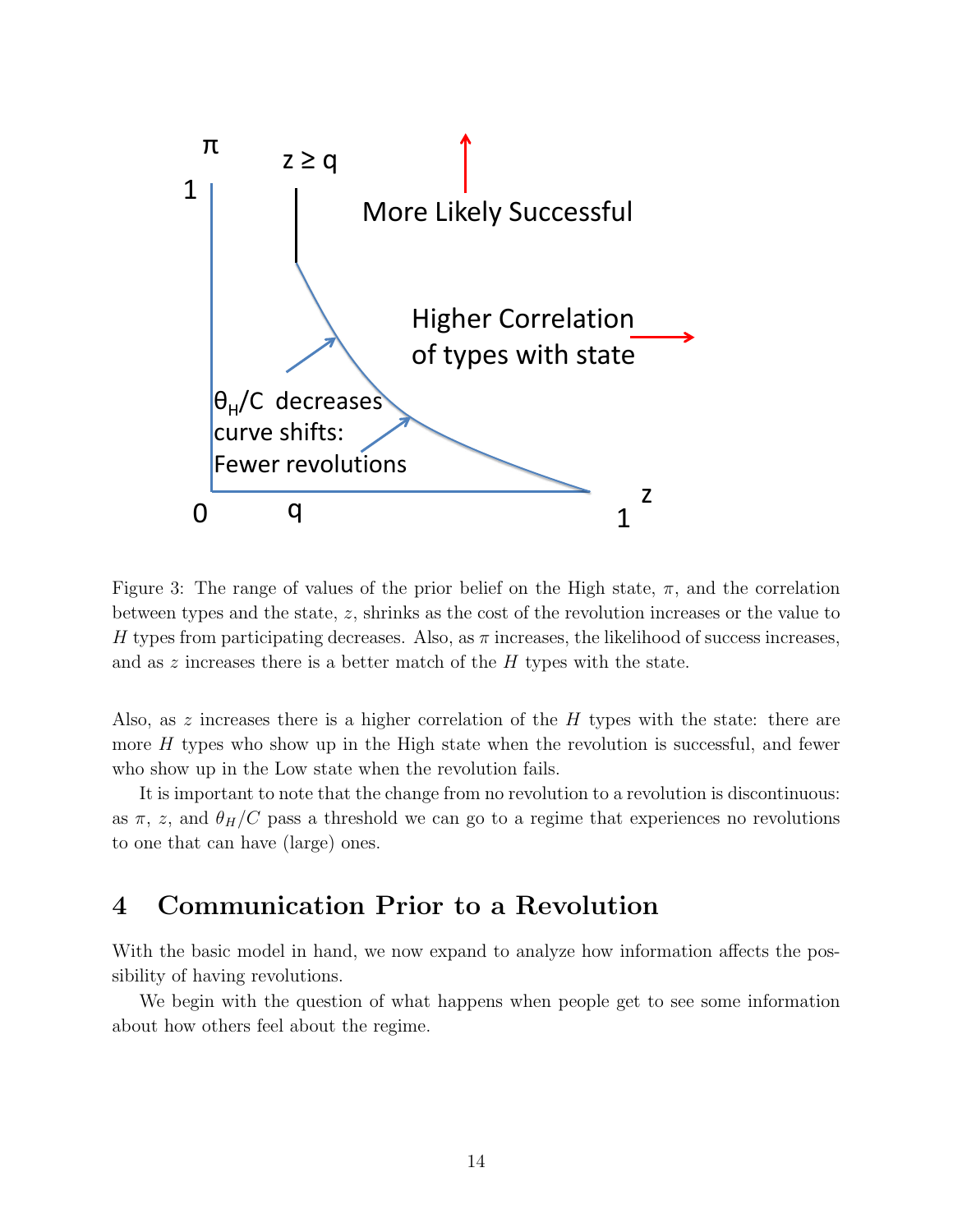# <span id="page-15-0"></span>4.1 Each Agent Sees One Other Agent's Type

We first consider what happens if each agent get to see one other agent's type, where that agent is chosen uniformly at random. So, each agent gets to talk to one other agent in the society and learn that agent's type.<sup>[13](#page-15-1)</sup> This provides additional information to the agents, since now they have two signals about the state rather than just one.

First note, again, that since  $\theta_L < 0$ , we only have to analyze the H type's incentives in order to characterize equilibria, since L types never participate.

If a H type sees another agent of a H type, then by Bayes' Rule, the agent's belief that the state is 'High' is

$$
\frac{\pi z^2}{\pi z^2 + (1 - \pi)(1 - z)^2}.
$$

If a H type sees that the other agent is a  $L$  type, then by Bayes' Rule, the agent's belief that the state is 'High' is

$$
\frac{\pi z(1-z)}{\pi z(1-z) + (1-\pi)z(1-z)} = \pi.
$$

First, let us consider the case in which the prior belief is so high that even if an H type meets an  $L$  type, the  $H$  type is still convinced enough of the High state that the agent is willing to go to the revolution. By  $(1)$  there exists an equilibrium where the H types show up regardless of signals if and only if:

<span id="page-15-2"></span>
$$
\pi \theta_H \ge (1 - \pi) C. \tag{3}
$$

The above condition is more demanding than our previous equilibrium in the absence of any signals, since it is asking whether  $H$  types go even when getting another signal which is a low one. Another possibility is that only some of the H types are now willing to show up - those who get to see another H type.

For there to exist an equilibrium in which the  $H$  types only show up when they see another H type, two things are necessary: one is that they are sufficiently convinced of the High state that they are willing to show up: by  $(1)$  this requires that

<span id="page-15-3"></span>
$$
\frac{\theta_H}{C} \ge \frac{(1-\pi)(1-z)^2}{\pi z^2} \quad \text{equivalently} \quad \pi z^2 \theta_H \ge (1-\pi)(1-z)^2 C. \tag{4}
$$

The second requirement is that there have to be enough of these  $H$  types who also see other H types (in the High state) for the revolution to be successful. This requires that

$$
z^2 \ge q,
$$

<span id="page-15-1"></span><sup>&</sup>lt;sup>13</sup>Note that it is incentive compatible for agents to tell each other their types, and so it is without loss of generality to simply assume that types are observed when two agents meet. This does depend on the payoff normalization in our model. If we allowed the  $\theta_L$  types to still prefer the protest to be successful, but not want to participate, then that would induce them to lie. Alternatively, as long as people can observe each others' types as depending on some demographic variables (e.g., employment, income, etc.) then the types would be at least partly observable.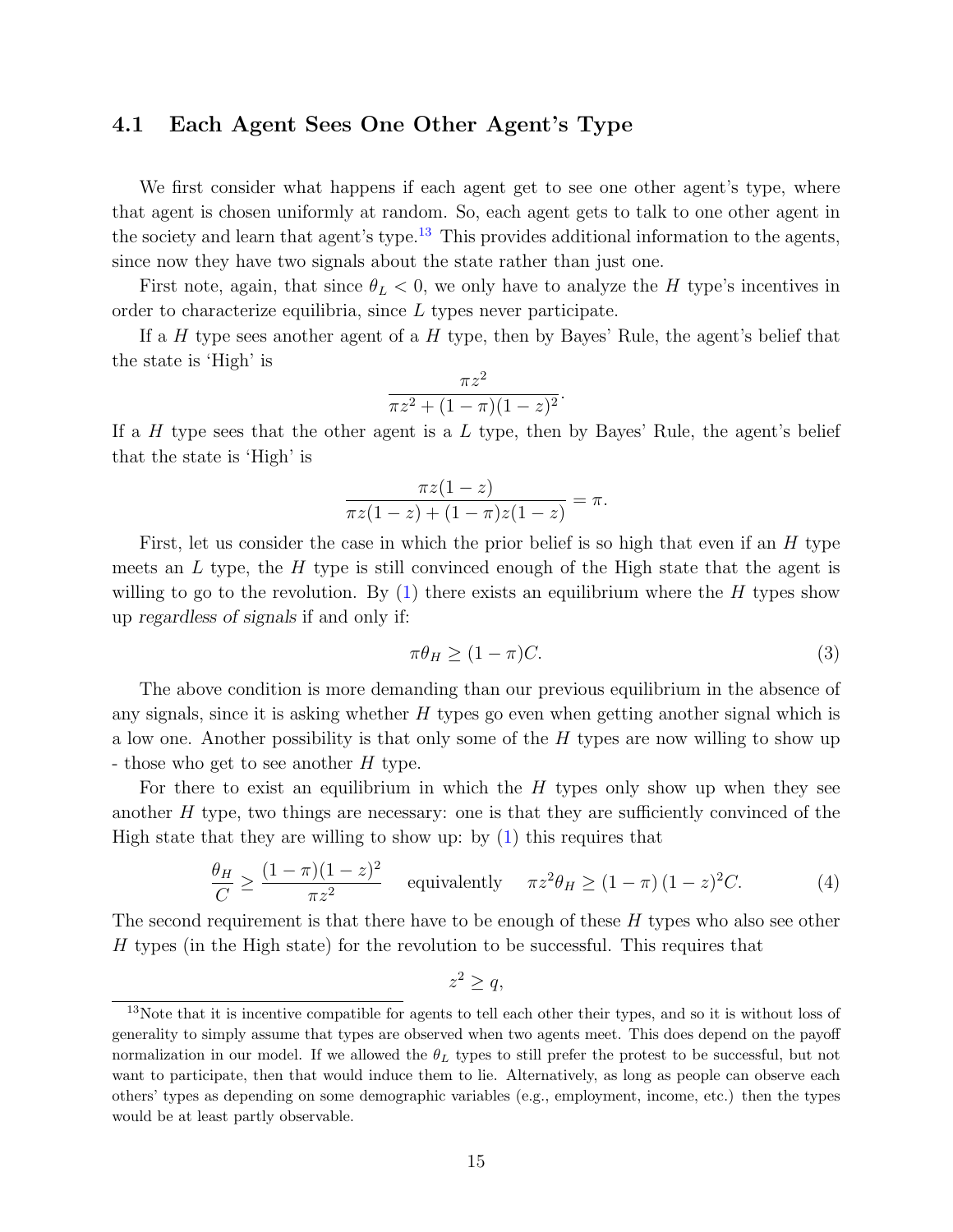since  $z^2$  of H types will see another H type in the High state.

These two different sorts of equilibria are pictured in Figure [4.](#page-16-0)

<span id="page-16-0"></span>

Figure 4: There are two regions of equilibria.

Comparing this to the no information case, Figure [5](#page-17-0) shows the equilibrium structures for the two settings:

In Figure [6](#page-18-0) we see that information helps the revolution when  $\pi$  (the prior prob of the High state) is low and when types are sufficiently correlated with the state and so seeing another  $H$  type is very informative. In contrast it hurts the revolution when the correlation between types and the state is lower and so many people can see others that have low signals and become discouraged and so that even types who see others who are high know that too few people will show up for it to be successful.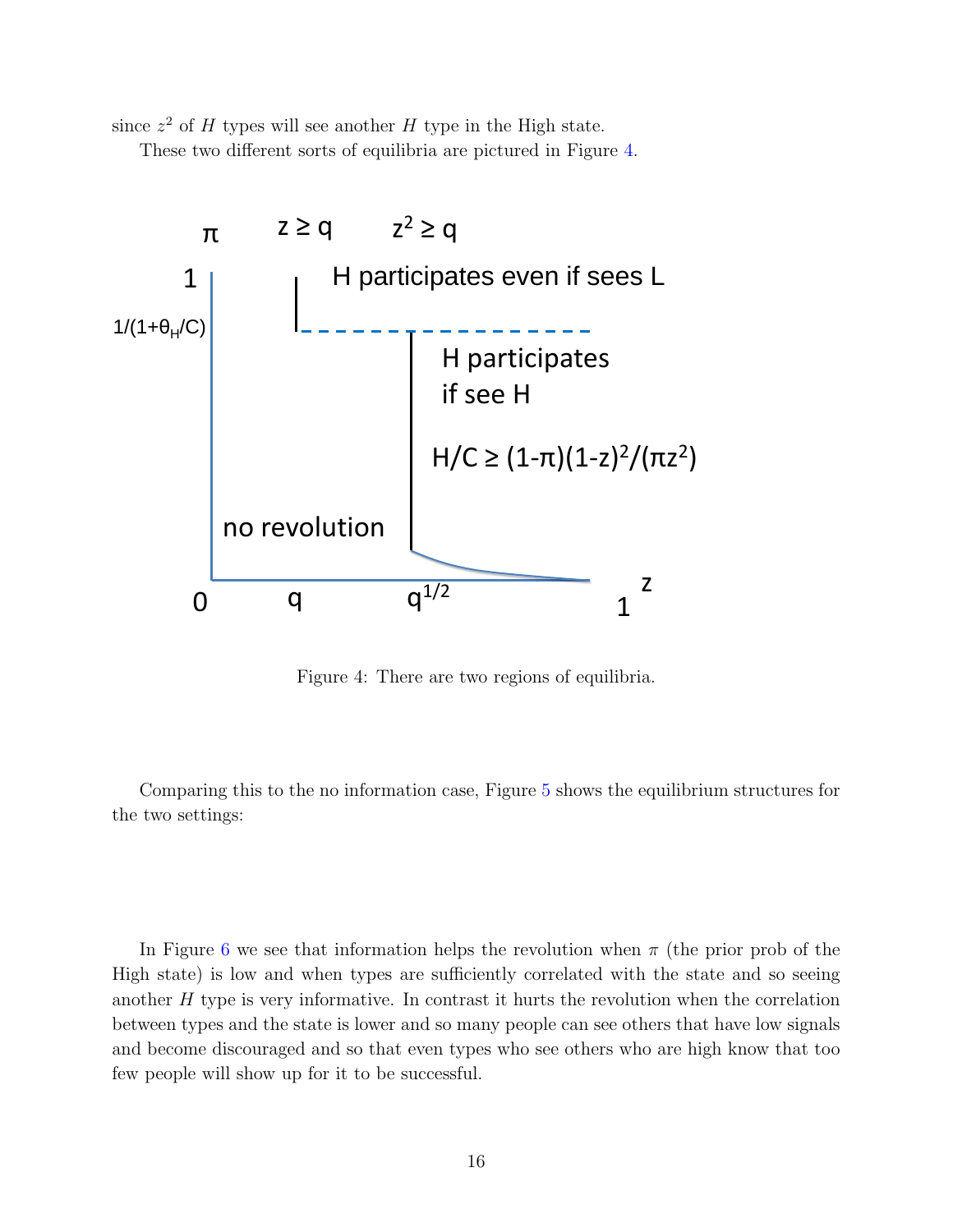<span id="page-17-0"></span>

Figure 5: Five different regions: no revolution, always a revolution regardless of what info is, only a revolution if don't see signals, only a revolution if see signals and both are high, revolution if see signals or not - but only  $H$  types that see another  $H$  type show up.

So, to summarize, we see four different possibilities:

- With a high enough prior on the High state, there exists an equilibrium in which the H types to show up regardless of what they observe from the other type, in which case it would have been an equilibrium for them to show up without seeing another agent's type. Here the equilibrium is the same as not observing anything, as the prior is strong enough so that information does not influence the agents' decisions. This happens if [\(3\)](#page-15-2) holds (and  $z \ge q$ ). In this case, it also would have been an equilibrium for all H types to show up without any information, and so there is no change in equilibrium structure in this parameter region.
- Next, there is a region in which there was an equilibrium for  $H$  types to show up without any information, but with information it is no longer an equilibrium for the H types to show up even if they see another H type. Here the equilibrium fails not because those who see two  $H$  types are not convinced enough about the High state, but instead because they know that they are too small a fraction of the society to be successful. Here information is damaging for the  $H$  types as it would have been an equilibrium for them to show up if they did not see another agent! In this region the  $H$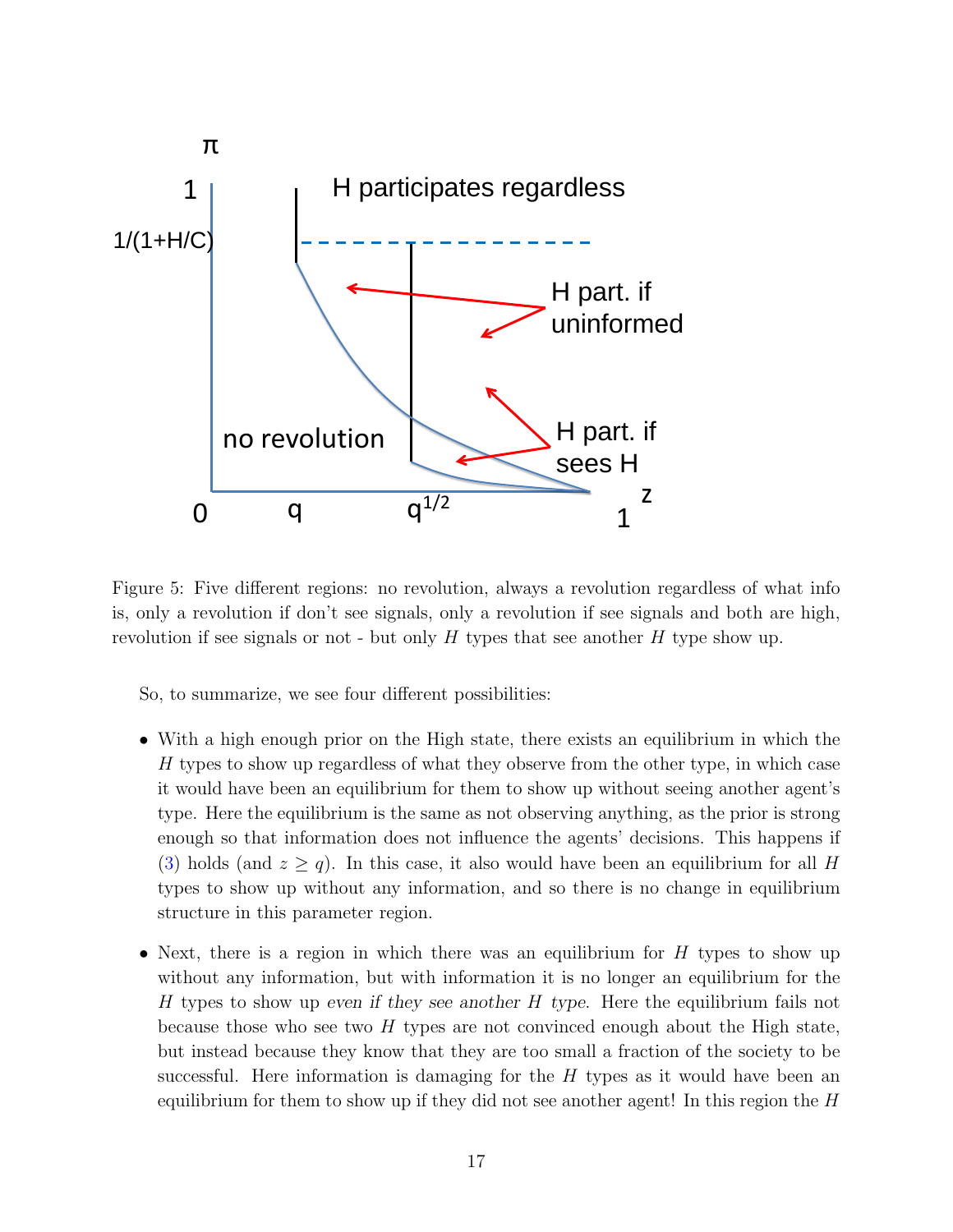<span id="page-18-0"></span>

Figure 6: Sometimes information aids the revolution and other times it blocks it

types are ex ante worse off and the L types are better off. This happens if  $z^2 < q < z$ while  $(2)$  holds.

- Next, there is a region in which there is an equilibrium in which the  $H$  types show up if and only if they see that the other agent is an  $H$  type. This breaks into two pieces.
	- One part of this region is where it would also have been an equilibrium for them to show up without seeing anything. Here the equilibrium is now changed, as fewer H types show up in the High state and also in the Low state, but the revolution is still successful in the High state and not the low. The  $H$  types are better off ex ante, and the  $L$  types are indifferent. Ex post, some  $H$  types are better off and others worse off in this setting than in the no information case, and overall they are better off ex ante. This happens if  $z^2 > q$  and [\(4\)](#page-15-3) holds, as does [\(2\)](#page-12-0), while [\(3\)](#page-15-2) do not.
	- The other part of this region in where it is an equilibrium for the  $H$  types to show up if and only if they see that the other agent is of the  $H$  type, but it would not have been an equilibrium for them to show up without seeing anything. Here the equilibrium is now changed, as seeing the other type enables  $H$  types to show up as they are now surer of the state, while without the information they would not have been able to have a revolution. Again, the  $H$  types are better off ex ante,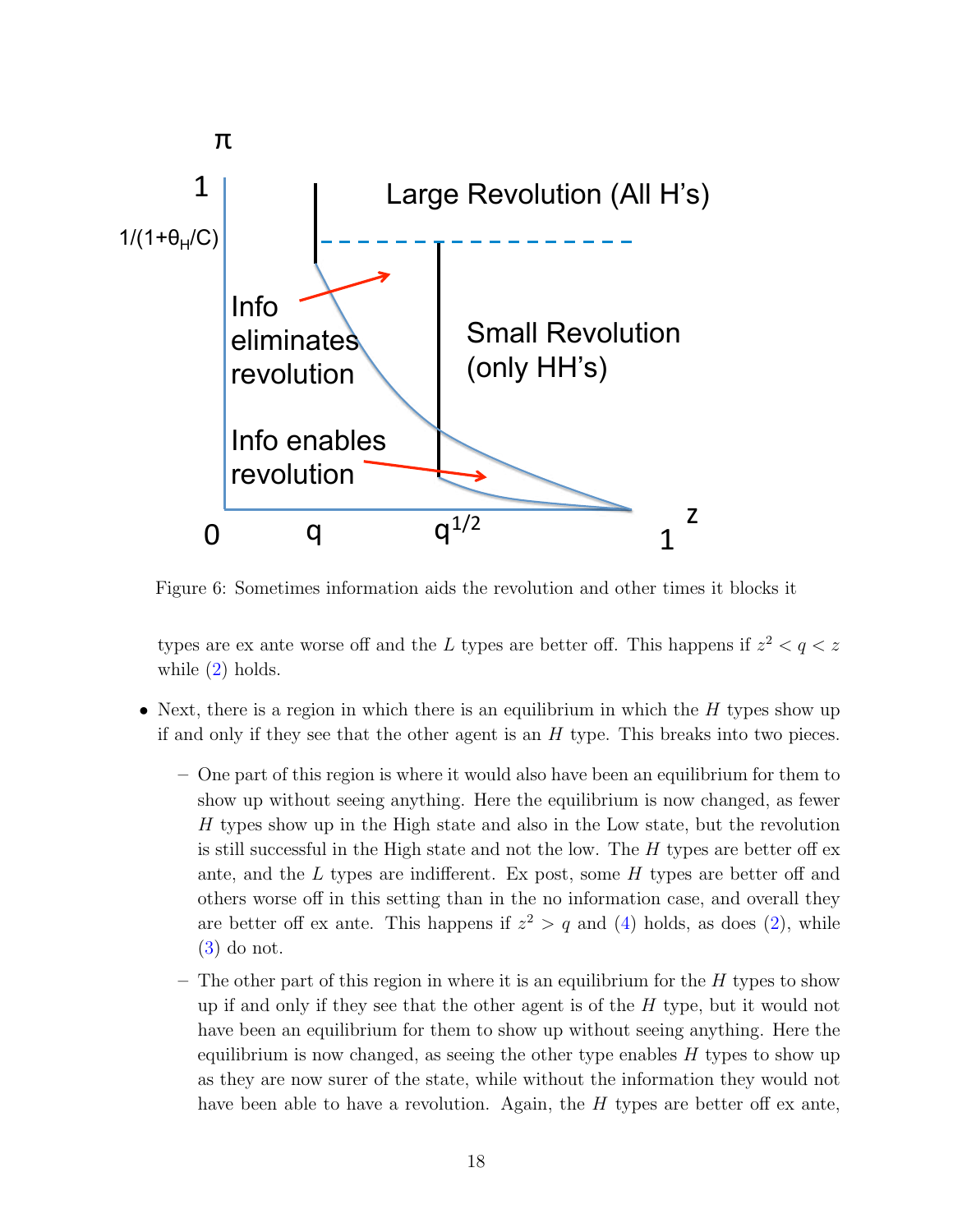and the L types are worse off. This happens if  $z^2 > q$  and [\(4\)](#page-15-3) holds, while [\(2\)](#page-12-0) does not.

We should point out that the basic intuition that having some information can disrupt a revolution, as it will inevitably discourage some higher types, extends to more general payoffs. For instance, the same result holds in a common values version of the model, as well as hybrids. Basically, seeing a low type lowers the high type's beliefs about the state regardless of the specifics of private versus common values, and so makes her more pessimistic. Knowing that some high types will be discouraged then means that even the more optimistic agents now know that their numbers are reduced.

#### <span id="page-19-0"></span>4.2 Homophily and Networks

The previous analysis considers a case in which an individual meets another person chosen uniformly at random from the population. However, as we know, in many contexts people that we talk with are those around us in our networks and local communities. People are substantially more likely to interact with others who are similar to each other, not only in some base characteristic, but also in preferences and political views.<sup>[14](#page-19-1)</sup>

To capture this, let us consider a variation on the above setting in which we allow for homophily. A very easy way to adjust the model to include a bias in meetings, is to allow that a fraction  $h \in [0, 1]$  of matches that would be have been between highs and lows under uniform random are instead with highs matched to highs and lows to lows.

If  $h = 0$  then there is no homophily and matching is uniformly random, while if  $h = 1$ then highs always meet highs and lows always meet lows.

In terms of information, when  $h = 1$ , there is no information in a partner's type as it is then the same as the agent's own type regardless of the agent's type. The informativeness of the signal is highest when  $h = 0$ . However, given the non-monotonicities in equilibrium, the effect of homophily on equilibrium can be ambiguous, as we now show.

In particular, the probability of an H type seeing another H type with homophily  $h \in$ [0, 1] is  $z^2 + z(1-z)h$  in the High state and  $(1-z)^2 + z(1-z)h$  in the Low state.

This leads to a new constraint for the equilibrium in which a H type is willing to participate if and only if seeing another  $H$  type. These are straightforward variations on the previous analysis, just using Bayes' rule. The necessary conditions for an equilibrium (presuming that a  $\theta_H$  meeting a  $\theta_L$  type would not participate) are then:

$$
\frac{\theta_H}{C} \ge \frac{(1-\pi)[(1-z)^2 + z(1-z)h]}{\pi[z^2 + z(1-z)h]},
$$

and

$$
z^2 + z(1 - z)h \ge q.
$$

<span id="page-19-1"></span> $14$ For background on this empirical observation, termed "homophily", see McPherson, Smith-Lovin and Cook (2001) and Jackson (2008).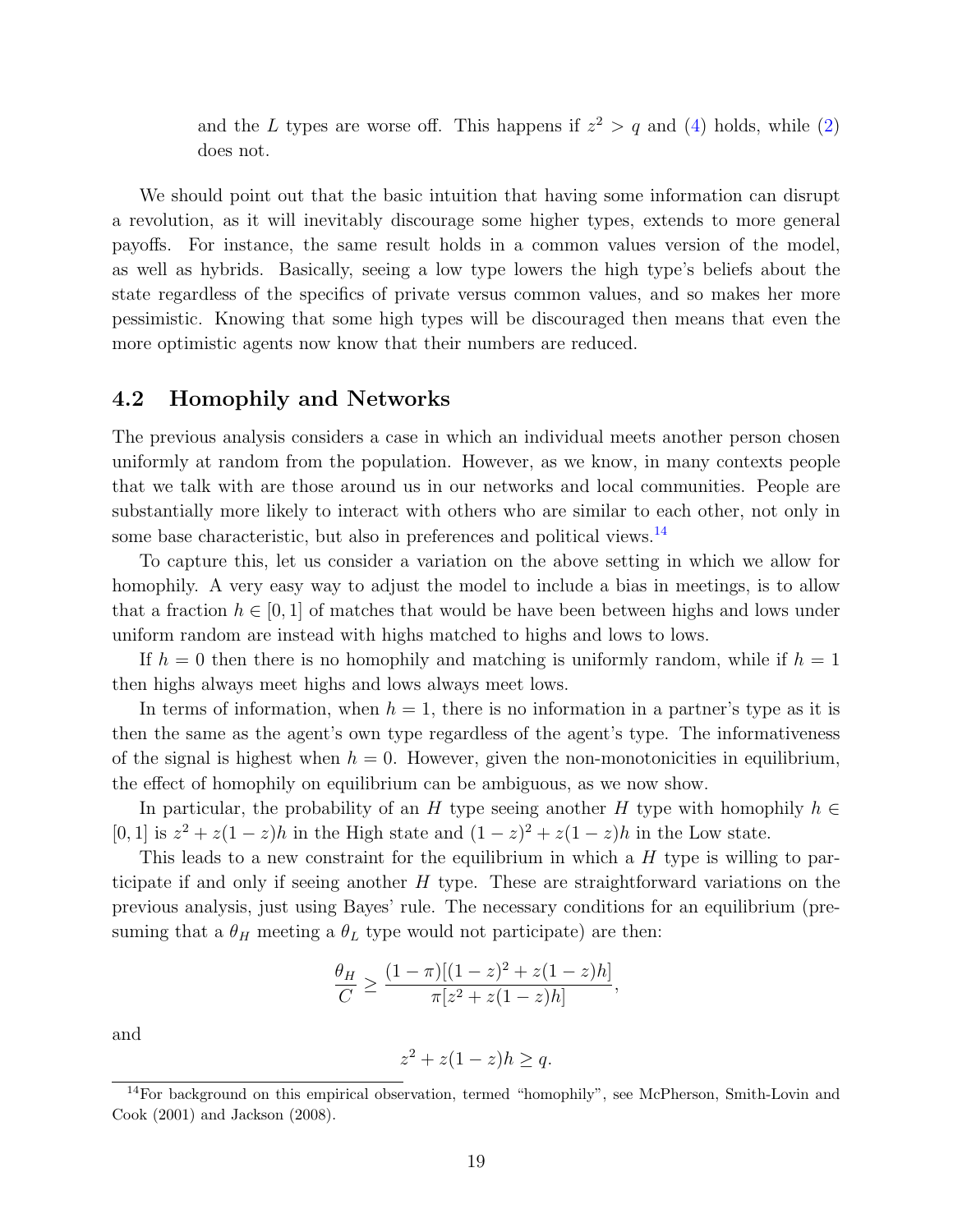Note that the second inequality gets easier to satisfy as  $h$  increases, while the first one gets harder to satisfy as h increases: this is the tradeoff as homophily is increased. Homophily decreases information, making the individual incentive to participate harder to satisfy, but also leads to fewer agents who are discouraged by meeting  $L$  types. Which effect dominates depends, again, on the relative prior and correlation of types with the sate.

This leads to the adjustment in the equilibrium structure as pictured in Figure [7:](#page-20-0)

<span id="page-20-0"></span>

Figure 7: Homophily (assortativity in meetings) changes the equilibrium structure.

So, we see that higher homophily increases the region of having a revolution if the prior is high enough, since more highs will see high signals and be willing to join, but higher homophily reduces the region for low priors and high z since it decreases the information contained in a meeting.

# 4.3 Seeing Many Other Agents' Types

Next, we consider what happens in the same setting when agents get to see many other randomly chosen agents' types.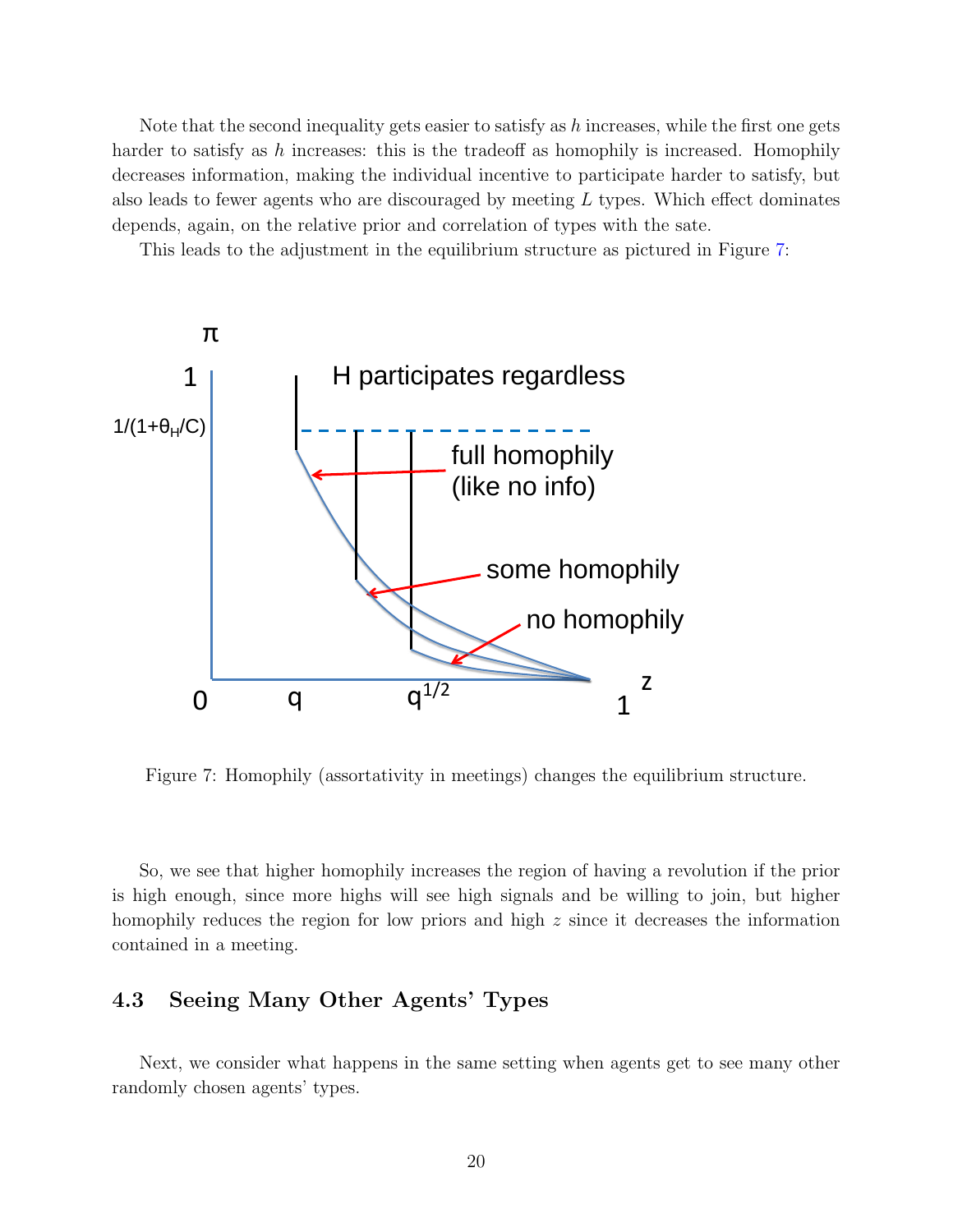PROPOSITION 2 For any  $z \geq q$ ,  $\pi$ , and  $\theta_H/C$ , there exists a number of signals above which there is an equilibrium which involves protests conditional upon sufficient fraction of H types being observed. Moreover, as the number of others observed increases, the fraction of H types participating in the 'High state goes to 1 and the fraction of H types participating in the 'Low state goes to 0: the protest is perfectly effective in the limit.

In the proposition, by the law of large numbers agents will eventually be sure of the state, and so there exists an equilibrium in which agents who are  $H$  types show up whenever their posterior is above a threshold, and in the limit they are almost always successful.

The interesting aspect, putting this result together with our analysis of just seeing one other agent's type, is that information can be non-monotonic: small amounts of information can be disruptive, while large enough amounts of information are always enhancing.

As such, we might expect that technological advances that allow agents to learn about the opinions of greater numbers of others to eventually lead to more accurate demonstrations. As people learn about greater number of others the correlation of the size of the demonstration with the state will increase. This is consistent with empirical background on this sort of effect, as in Breuer, Landman and Farquhar (2012) and Farrell (2012), as well as Manacorda and Tesei (2016), Pierskalla and Hollenback (2013), and Steinert-Threlkeld, Mocanu, Vespignani and Fowler (2015).

Demonstrations of nontrivial size may become more or less frequent depending on the parameter region, but then much more likely to be successful when of large size. We can solve for some aspects of the equilibrium in more detail.

An individual now gets to see m random other individuals' types. We now can see how many signals they must see before they are willing to participate.

Let t be the threshold so that if at least t other  $H$  types observed, then they are willing to participate.

There are two constraints that need to be satisfied in order to have an equilibrium where some people participate. One is that some agents end up with high enough beliefs that it is the High state. The other is that enough of them participate to be successful. So, collective action is feasible only if these threshold intervals overlap.

Let us examine first the lower bound  $\underline{t}(m)$  on the threshold that can convince an agent to participate.

If a player is of type  $\theta_H$  and sees t out of m other H types, then the conditional probability on the state that  $z$  of the population are of the  $H$  type is

$$
\frac{\pi b(t+1,m+1,z)}{\pi b(t+1,m+1,z)+(1-\pi)b(t+1,m+1,1-z)}
$$

where  $b(t, m, z)$  is the binomial probability of seeing t positives out of m trials that are positive with probability z. So to get an agent to act (presuming the agent expects success conditional upon the High state) requires:

$$
\theta_H/C \ge \frac{1-p_i}{p_i} = \frac{(1-\pi)b(t+1, m+1, 1-z)}{\pi b(t+1, m+1, z)} = \frac{(1-\pi)(1-z)^{2t+1-m}}{\pi z^{2t+1-m}}.
$$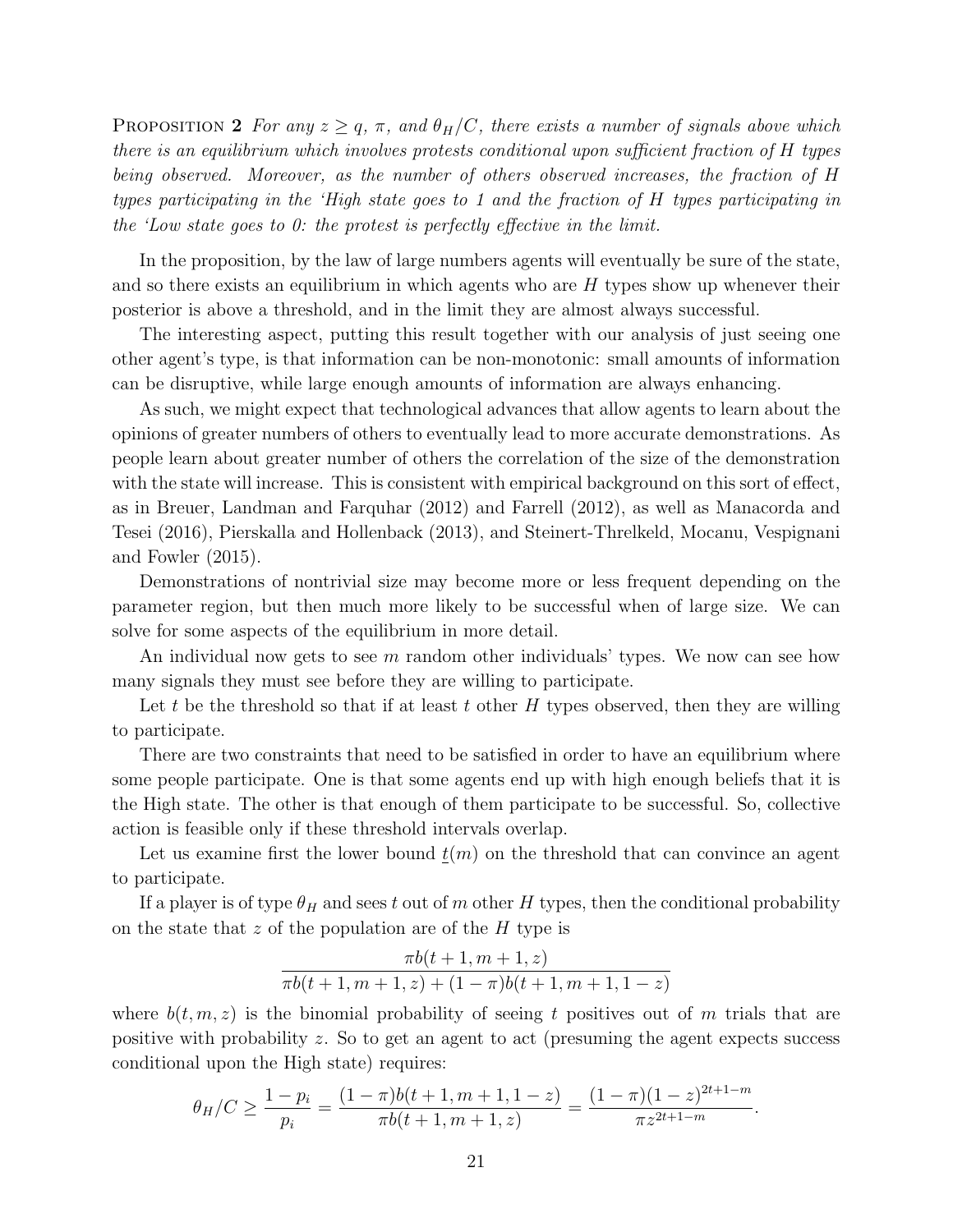Solving this with equality allows us to deduce  $t(m)$ 

$$
\underline{t}(m) = \frac{m-1}{2} + \frac{\log\left(\frac{\theta_H \pi}{1-\pi}\right)}{2C \log\left(\frac{1-z}{z}\right)}.
$$

Next, we solve for  $\bar{t}(m)$ . In order to have the fraction of agents who show up be at least q conditional upon the High state it must be that

$$
(1 - B(t - 1, m, z))z \ge q,
$$

where  $B(t-1, m, z)$  is the c.d.f. of the binomial distribution (so the probability that there are  $t-1$  or fewer other H types out of the m observed when drawn with probability z).

 $Thus, <sup>15</sup>$  $Thus, <sup>15</sup>$  $Thus, <sup>15</sup>$ 

$$
\overline{t}(m) = B_{m,z}^{-1} \left( 1 - \frac{q}{z} \right) + 1.
$$

Note that in the limit,  $\overline{t}(m) \to zm$ , while  $t(m) \to m/2$ , and so eventually  $\overline{t}(m) > t(m)$ .

As a numerical example, let  $z = 2/3$  and  $q = 1/2 \theta_H \pi/[C(1-\pi)] = .8$ . Here the nonmontonicity of information is clear: we have an equilibrium with  $H$  types participating if  $m = 0$  or if  $m = 2$ , but not if  $m = 1$ .

Note that if we add homophily to this setting, then this slows the rate of informativeness of our signals. If I get to meet a hundred people, but more than ninety percent of them are my friends and so very similar to me in terms of political views, then that is almost like meeting just ten people. Also, to the extent to which people do not fully understand the homophily around them, they will believe that the world is more like themselves and so not properly update. Thus, the interaction rates before people really learn about the world might need to be very high, and to have low homophily in order for people to become well-informed.

# <span id="page-22-0"></span>5 Dynamics: A Two-Period Version of the Model

So far we have examined information revelation as agents meet some other people from the population. Another important informational channel is having mass demonstrations in which agents protest. These can be important precursors to a strike or revolution as they signal information in a much broader and more revealing way than people just seeing the preferences of a few friends.

<span id="page-22-1"></span><sup>&</sup>lt;sup>15</sup>Here, the inverse of B is rounded downwards, so it is the largest value of t for which  $B(t-1, m, z) < 1-\frac{q}{z}$ , which then assures that  $t$  is the smallest values for which the chance that at least  $t$  H types are observed is at least  $q/z$ .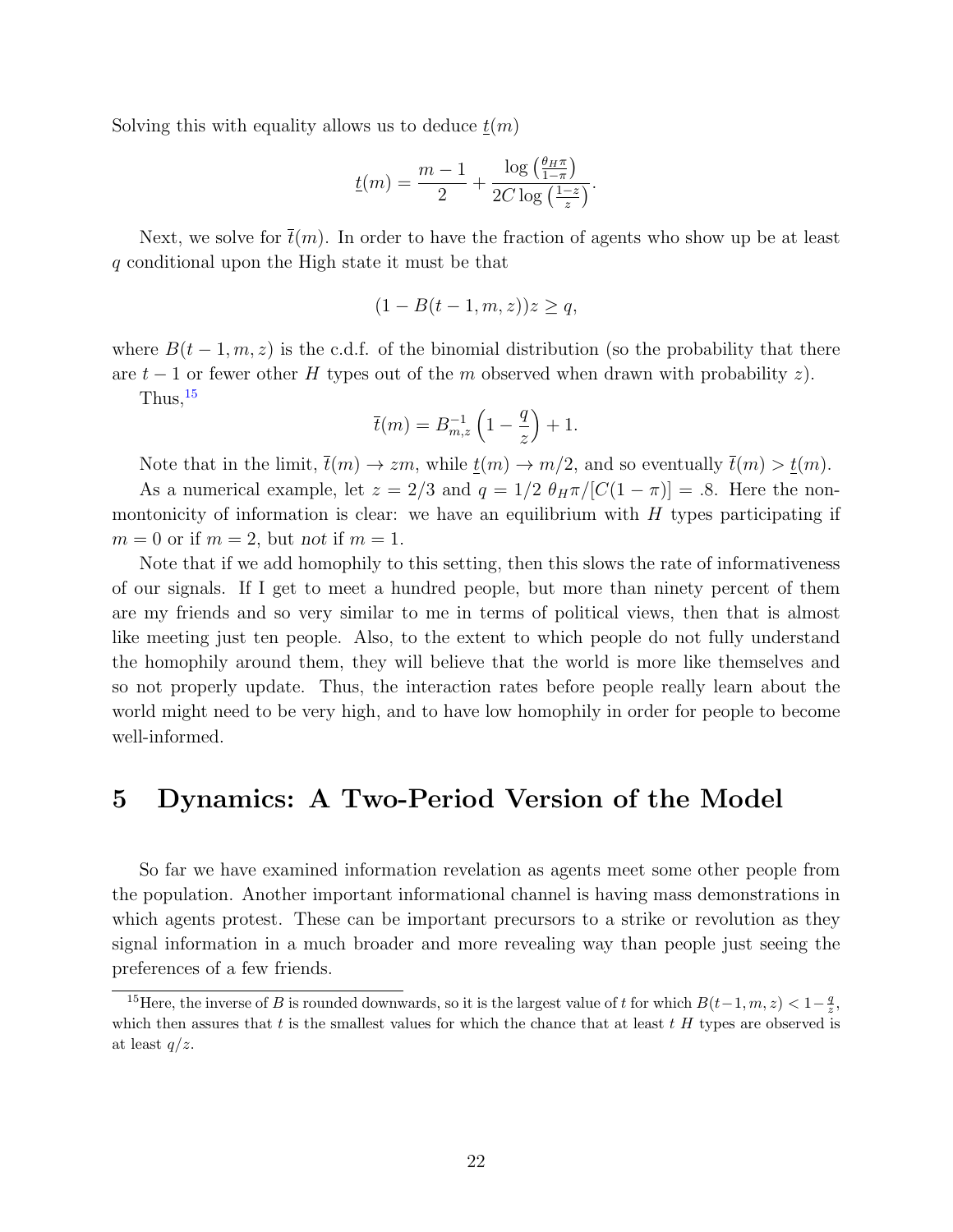### 5.1 The Informational Role of Demonstrations before a Revolt

To study the role of demonstrations, we enrich the model so that there are two periods and three types. The types are  $\theta_L, \theta_M, \theta_H$ . Now the values are purely private, and the highest value types simply are more disadvantaged by the current government, and the moderates types would also prefer to overthrow the government if it is possible, but are harder to convince to join the revolution since they are not as dissatisfied as the higher types.

There are two states. In the 'High' state  $1-z$  of the population are  $\theta_L$  and  $z/2$  are  $\theta_M$ and  $z/2$  are  $\theta_H$ , while in the 'Low' state z of the population are  $\theta_L$  and  $(1-z)/2$  are  $\theta_M$ and  $(1-z)/2$  are  $\theta_H$ .

So, this is exactly the same as our first model, except that we have split the  $H$  types equally into moderates and highs. This allows us to see the value of having protests before the revolution. This is pictured in Figure [8](#page-23-0)

<span id="page-23-0"></span>

Figure 8: Two possible states. By seeing how many  $\theta_H$  types turn out at a protest, the state is revealed, which can enable a revolution.

So, there is a first period in which the population can hold a demonstration, and the a second period in which they can hold the revolution. They can skip the first period if they wish, but it signals information about the state.

Let the cost of having participated in a protest or revolution if the revolution is not ultimately successful depend on the period, and for the first period be  $c$  and the second period be C.

Let us consider a case in which

$$
\frac{\theta_M}{C} < \frac{(1-\pi)(1-z)}{\pi z},
$$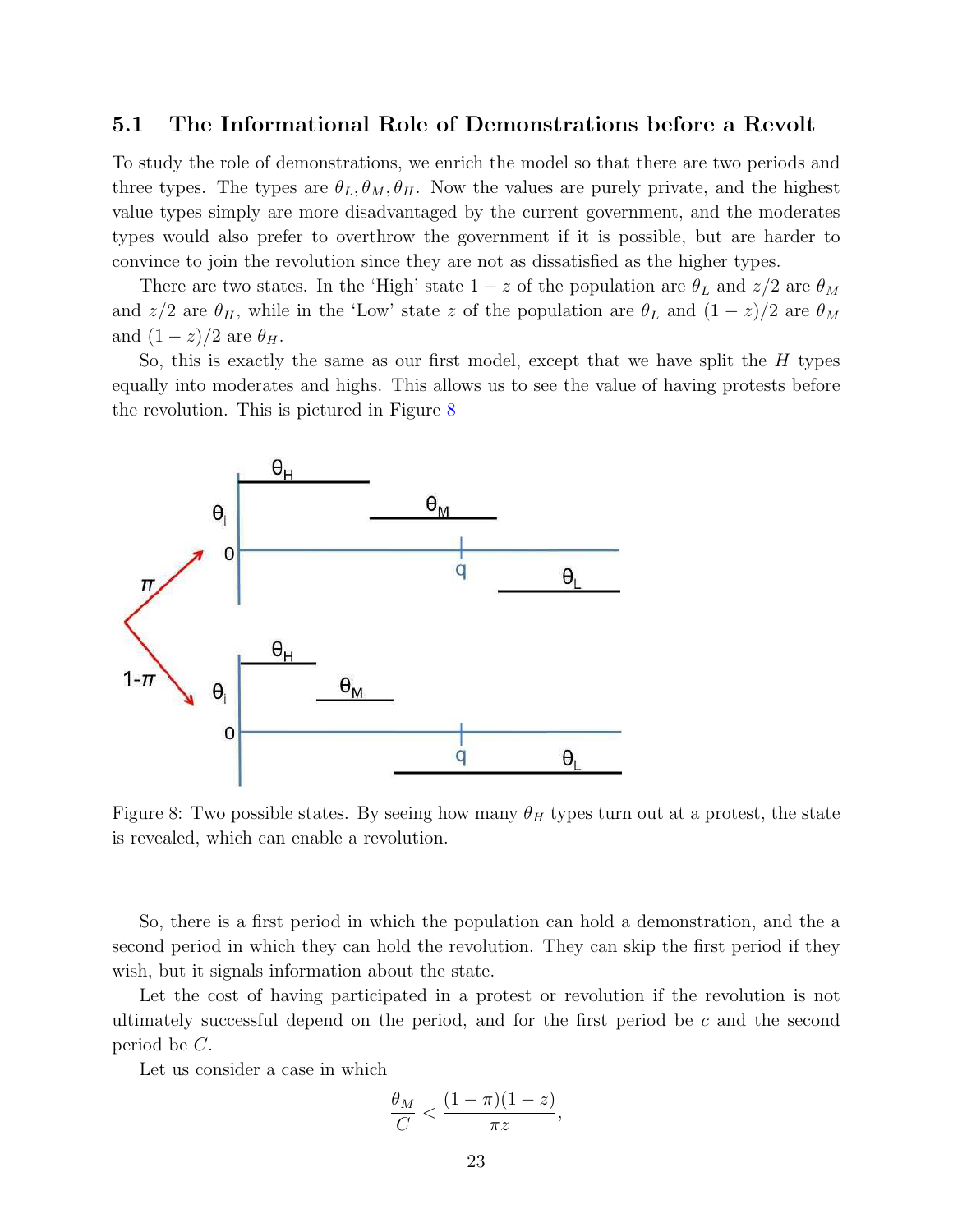but  $z \geq q$ .

So, without any additional information, the moderates are too frightened/pessimistic to participate in the revolution.

However, note that if

$$
\frac{\theta_H}{c} \ge \frac{(1-\pi)(1-z)}{\pi z},
$$

then it is possible to have the revolution.

The highs are willing to demonstrate in the first period. If  $z/2$  of them show up, then the moderates learn that it is the High state and the revolution takes place in the second period. If only  $(1-z)/2$  of them show up in the first period, then the demonstration is a failure and there is no revolution in the second period.

This illustrates the possibility of having successive demonstrations, where people learn about how many people are dissatisfied by observing the size of the turnout, and more extreme individuals protest earlier, enabling more moderate types to assess the state and join later if things look strong enough.

It should be clear that with richer heterogeneity one could build richer versions in which protests gradually escalate over time, and which several successive protests are needed, over time and/or geography, before sufficient certainty is reached to hold a successful revolution.

### <span id="page-24-0"></span>5.2 The Difference Between Polls and Demonstrations

One question that we have not yet addressed, but is important, is why one needs demonstrations at all in a world where people can hear about how others feel via polls and/or social media. In the above example, why do they still need to turn out at a demonstration in order to convince the population to revolt rather than just expressing their preferences in a poll or on some social platform?

The answer is that demonstrations involve costs - and so agents must be sufficiently willing to participate to overcome those costs. Having many agents willing to pay those costs can signal to others that there is enough of the population willing to take costly action, that the revolution has a chance of succeeding. In contrast, polls and social media may involve much lower costs, and so agents simply saying that they support change does not indicate that they would be willing to act if needed. This is illustrated in the following example.

Suppose that payoffs are of the following form:

|                | Success Failure |         |
|----------------|-----------------|---------|
| Participate    | $\theta_i$      | $-$ ( ) |
| NotParticipate | $a_i$           | $\cup$  |

Here, agents who have  $a_i > 0$  and  $\theta_i > -C$  would like to see the revolution succeed. However, those who have  $a_i > \theta_i$  have a dominant strategy not to participate. These are non-activist people who prefer to have others participate, but still would like to see change.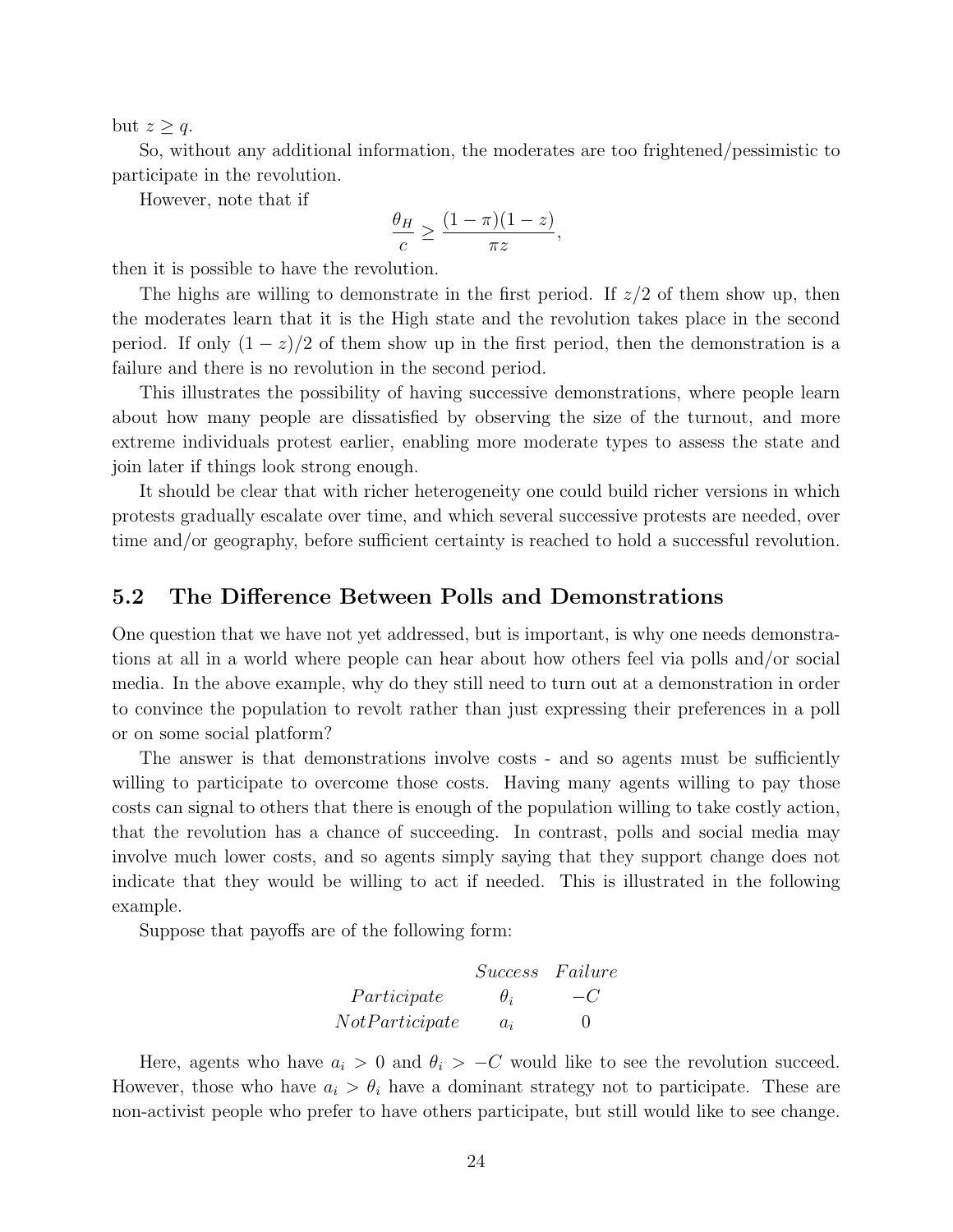In this sort of setting, if one holds a poll to see who favors change, the agents who have  $a_i > \theta_i > -C$  and  $a_i > 0$  will say that they favor change. However these people cannot be counted upon to show up for the revolution when it is needed. Thus, the poll does not differentiate between people who favor change and those who support it enough to do something about it. In contrast, a demonstration can be costly to show up for, and so can screen out the non-activists and give a more accurate assessment of agents who are willing to act for change.

Thus, demonstrations can be essential for successful further action and change in ways that polls and other sorts of media posting and cheap-talk might not.<sup>[16](#page-25-1)</sup>

# <span id="page-25-0"></span>5.3 The Arab Spring

Another variation on the above example is one in which there are not two periods, but instead two correlated countries. If one country has a large enough turnout in its revolution, then other country's population may learn about their own state and revolt as well.

Let us consider our original setting, but the only difference is that there are now two countries. The have the same probability of a High state, designated by  $\pi$ , but differ in the value and costs to  $H$  types, and the correlation of types with the state. We use the obvious notation:  $(\theta_{H1}, C_1, z_1, q_1), (\theta_{H2}, C_2, z_2, q_2)$ 

The states of the two countries are correlated, with the correlation in High states being  $\rho \geq 0$ . In particular, the probability of the high or Low states for the respective countries are given by:

*High*<sub>2</sub> *Low*<sub>2</sub>  
\n*High*<sub>1</sub> 
$$
\pi^2 + \rho \pi (1 - \pi)
$$
  $\pi (1 - \pi)(1 - \rho)$   
\n*Low*<sub>1</sub>  $\pi (1 - \pi)(1 - \rho)$   $(1 - \pi)^2 + \rho \pi (1 - \pi)$ 

Let us suppose also that  $z_1 \ge q_1$  and  $z_2 \ge q_2$ , so that both countries can have successful revolutions in their respective High states.

Suppose that

$$
\frac{\theta_{H1}}{C_1} \ge \frac{(1-\pi)(1-z_1)}{\pi z_1}
$$

$$
\frac{\theta_{H2}}{C_2} < \frac{(1-\pi)(1-z_2)}{\pi z_2}.
$$

but

This is a world in which country 1 is sufficiently unhappy, or convinced of the High state, that a revolution is possible for that country on its own, while country 2 fails to satisfy that constraint, and so would only be willing to revolt if they are sufficiently convinced. In fact, the data on the Arab Spring collected by Brummitt, Barnett, and D'Souza (2014), who find

<span id="page-25-1"></span><sup>&</sup>lt;sup>16</sup>Note that in a very repressive regime - that penalizes people who even say they support change - then it would be possible for that to provide a costly signal. However, that would only work if sufficiently many people are able to express their opinions, and such very repressive regimes may also censor information about any opposition.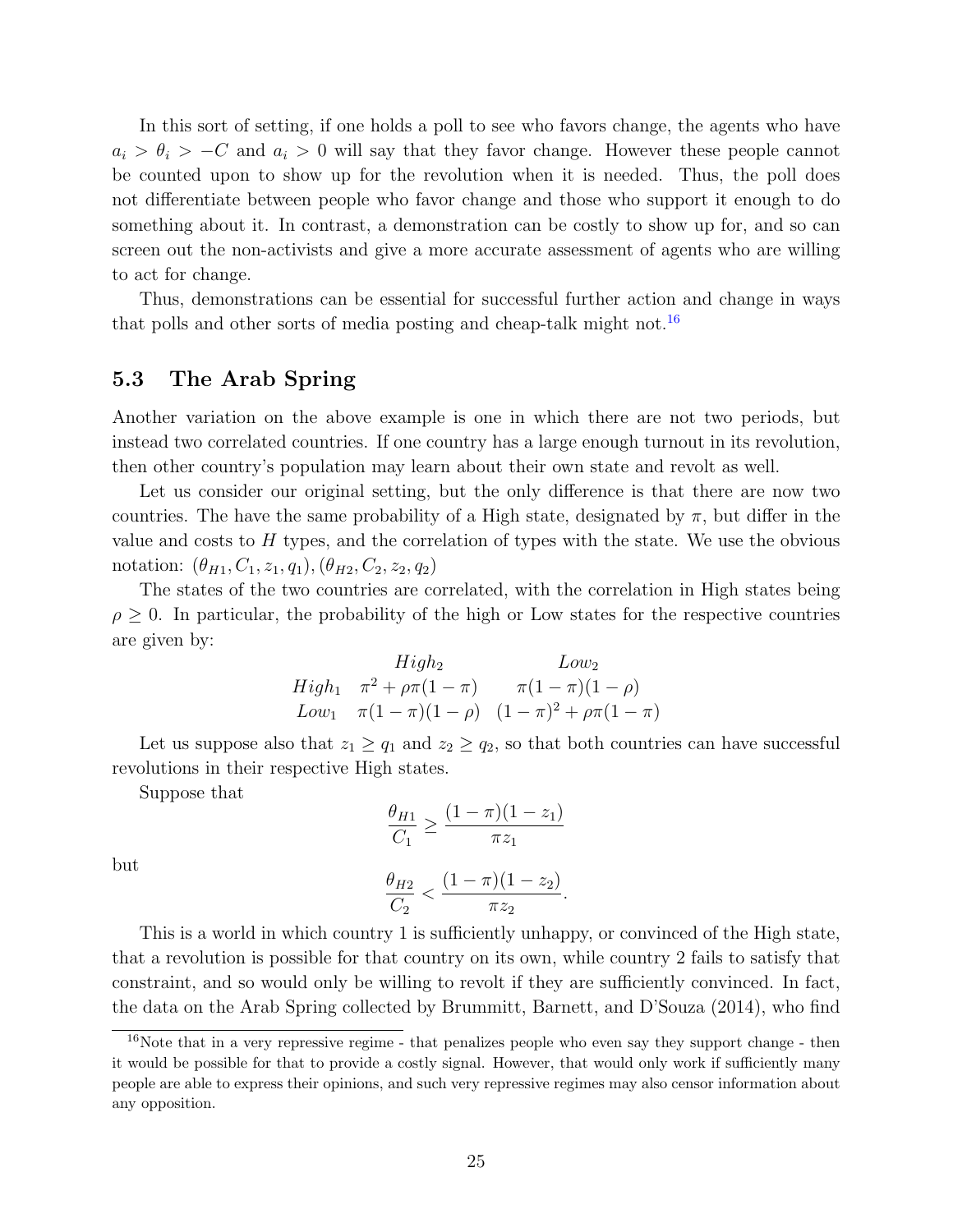a significant correlation between the unemployment rate in countries and the date of first protest (e.g., Tunisia had higher unemployment than Egypt than Syria, and the first date of protests occurred in that order - and they analyze fifteen countries in total).

In this case, if country 1 holds its demonstration/revolution, then country 2 can learn about the state, provided there is sufficient correlation.

In particular, some direct calculations of the posterior conditional on success in country 1 (together with the appropriate variation of  $(2)$ ) show that if

$$
\rho \ge \frac{\frac{C_2(1-z_2)}{z_2\theta_{H2}} - \frac{\pi}{1-\pi}}{\frac{C_2(1-z_2)}{z_2\theta_{H2}} + 1},
$$

then there is an equilibrium with contagion.

# <span id="page-26-0"></span>6 Extremists and Forecasting the Post-Revolution World

The analysis so far has been on situations in which the forecast of what might happen after the revolution does not depend on the state. The state determines whether the revolution succeeds or not, but if it is successful, then the forecast of what will happen was not statedependent.

In many situations, however, participation may depend on what people expect to happen after the revolution – which involves their expectations of what a new government will be  $like<sup>.17</sup>$  $like<sup>.17</sup>$  $like<sup>.17</sup>$ 

Such an enrichment of the model can add to the analysis of all of the situations we have discussed so far: meeting and learning types of other agents, observing demonstrations, and observing the outcomes from other countries. Any of these information revelations can include not only information about number of dissenters and likelihood of success, but also about the size of relative factions of potential revolutionaries and who might emerge in power after the revolution.

To explore how potential conflict after a revolution can affect the revolution, let us consider the following variation on our basic model.

Suppose that there are now three types:  $\theta_L$  support the government and never want to participate,  $\theta_M$  are moderates who will support a revolution, but only if they are the majority of the revolutionaries and get to impose a moderate government after a successful revolution; and extreme types  $\theta_E$ , who want a revolution whenever it would be successful regardless of the next government.<sup>[18](#page-26-2)</sup> In particular, participating moderate agents get  $\theta_M$ if the revolution is successful and there are more moderates than extremists, and get  $-C$ 

<span id="page-26-1"></span><sup>&</sup>lt;sup>17</sup>See Shadmehr (2015) for an analysis of an endogenous agenda as part of a revolution. Our example here presumes that there is no ability to commit to what will happen after the revolution.

<span id="page-26-2"></span><sup>&</sup>lt;sup>18</sup>See Acemoglu, Hassan, and Tahoun (2015) for a description of conflicts between different revolutionary groups during the Arab Spring.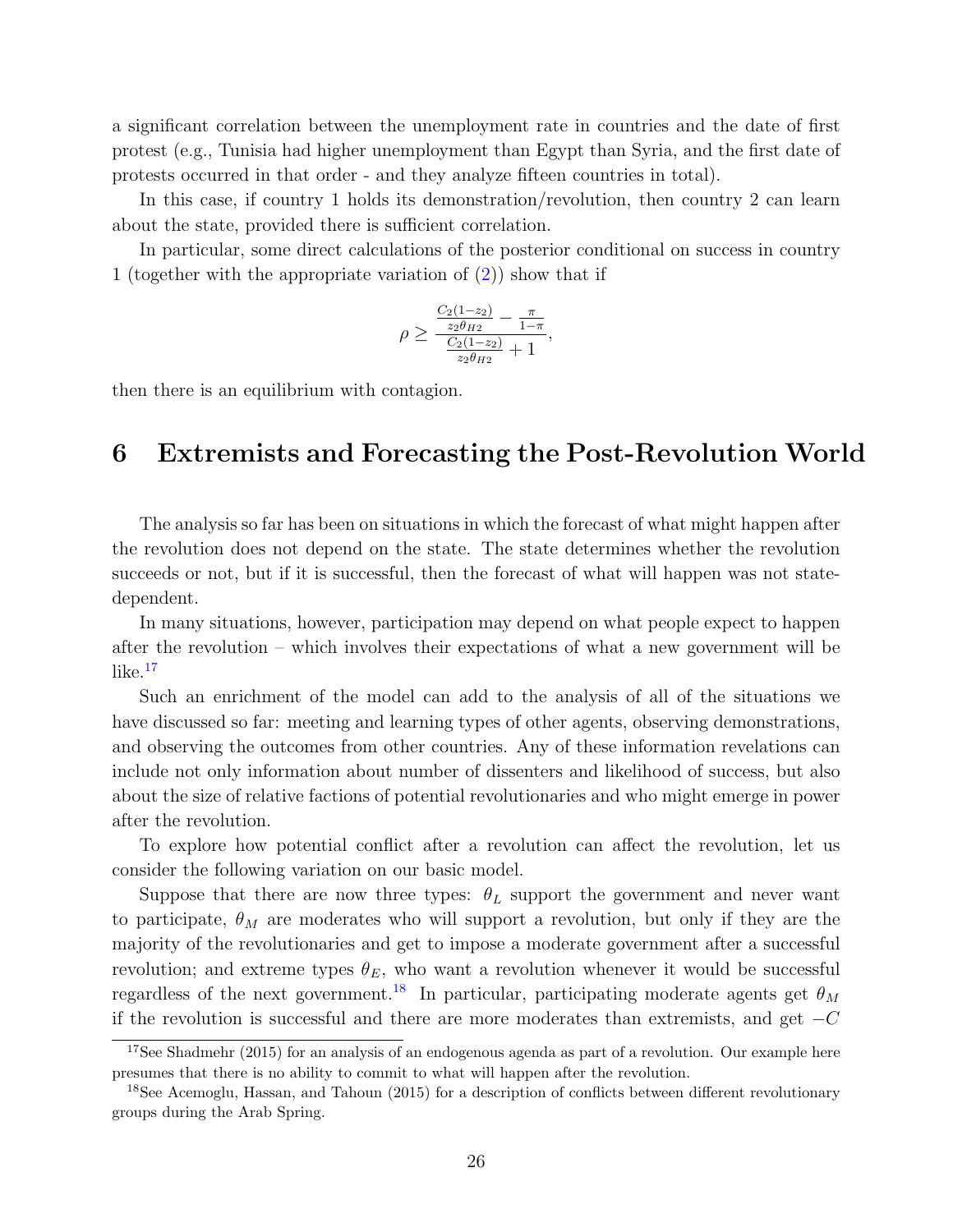otherwise. Extremists get  $\theta_E$  if the revolution is successful and they outnumber moderates,  $\alpha\theta_E$  if the revolution is successful and moderates outnumber extremists, and  $-C$  if it fails.

In particular, moderate types prefer to participate in the revolution only if the fraction of moderate and extreme types exceeds q, but also only if the fraction of moderates exceeds the fraction of extreme types.

The state  $\omega$  is a list,  $\omega(\theta_L), \omega(\theta_M), \omega(\theta_E)$ , of the fractions of the population that are of the corresponding types.

There are three states  $\omega \in {\{\omega^L, \omega^M, \omega^E\}}$ :

- Low state:  $\omega^L(\theta_M) + \omega^L(\theta_E) < q$ , so the revolution will fail even if moderates and extremists participate.
- Moderate state:  $\omega^M(\theta_M) + \omega^M(\theta_E)$ , but  $\omega^M(\theta_M) < q$  and  $\omega^M(\theta_E) < q$  (so the revolution will succeed if and only if both moderates and extremists participate), and moderates outnumber extremists,  $\omega^M(\theta_M) > \omega^M(\theta_E)$ .
- Extreme state:  $\omega^E(\theta_M) + \omega^E(\theta_E) \geq q$ , but  $\omega^E(\theta_M) < q$  and  $\omega^E(\theta_E) < q$  (so the revolution will succeed if and only if both moderates and extremists participate), and extremists outnumber moderates  $\omega^{E}(\theta_M) < \omega^{E}(\theta_E)$ .

There are different equilibrium possibilities depending on the prior probabilities of the states,  $\pi^L, \pi^M, \pi^E$ . Here we focus on the case without communication, although the extension to communication is straightforward and parallels that above.

In order for a revolution to be possible, it must be that the moderates place a high enough probability on the moderate state (conditional on being a moderate), while the extremists place a high enough probability on both the moderate and the extreme state. In particular, it is straightforward to check that the necessary conditions for having a revolution are that

$$
\theta_M/C \ge \frac{\pi^L \omega^L(\theta_M) + \pi^E \omega^E(\theta_M)}{\pi^M \omega^M(\theta_M)}.
$$

and

$$
\theta_E/C \geq \frac{\pi^L \omega^L(\theta_E)}{\alpha \pi^M \omega^M(\theta_E) + \pi^E \omega^E(\theta_E)}.
$$

This can allow a revolution to take place in both the moderate and extreme case, provided the prior on the moderate state is high enough relative to the extreme state for the moderates.

It is easy to see how this then enhances the analysis of meeting others, seeing demonstrations before a revolution, and seeing the outcome in other countries. If any of those processes reveal sufficient likelihood that it is the extreme state (or that the revolution would fail), then the moderates would no longer participate. Thus, the conditions for the revolution to succeed require sufficiently high prior information, or revelation of a high likelihood, of it being the moderate state. Again, information could be either encouraging or disruptive to the revolution, depending on the state and prior probabilities.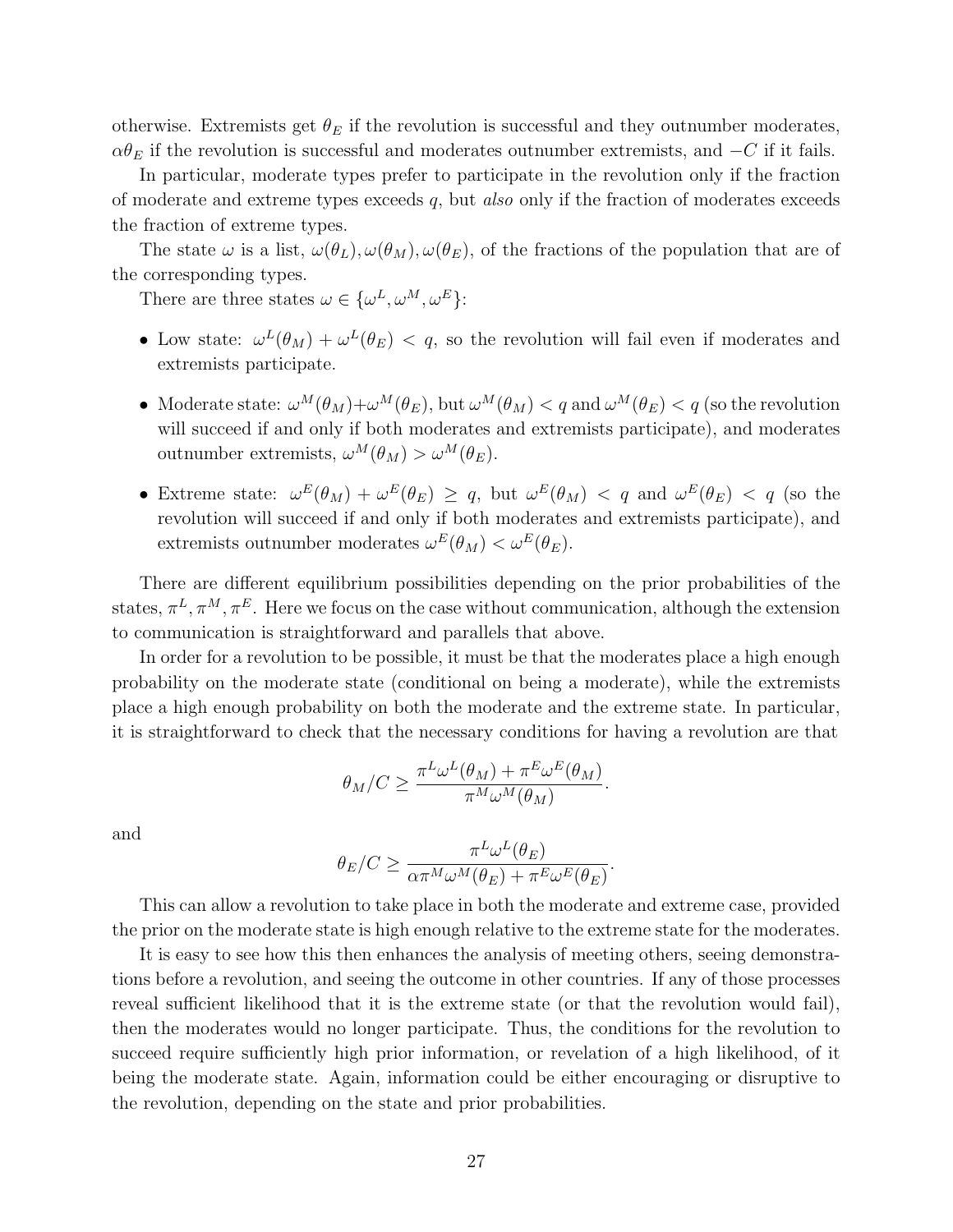For example, extending Section [5,](#page-22-0) in which two stages of demonstrations can enable a revolution, we could also view that example's High types as the extremists. The composition of extremists versus moderates in the High state then matters. We could split that state into two sub-states: one in which the extremist Highs are in the majority of those who favor change, and the other in which the moderates are in the majority of those who favor change. This makes for interesting dynamics, as if the first period demonstration shows that there are too many extremist High types, then the revolution would fail, as the moderates would prefer to avoid an extremist state.<sup>[19](#page-28-2)</sup> The equilibrium thus then only successful in the second period if enough people - but not too many extremists - show up in the first period demonstration. Similarly, if a revolution in a correlated country turns too extreme, it may discourage a nearby population from revolting.

# <span id="page-28-0"></span>7 Counter Demonstrations and other Government Responses

Let us discuss how governments might react to demonstrations, either after the fact or by trying to deter them.

### <span id="page-28-1"></span>7.1 Counter Demonstrations

Demonstrations can be useful in signalling to the government the level of support for a policy change, and counter-demonstrations can be useful in signalling the level of support for keeping the current policy.

We make this point in the context of a setting where the population consists of three groups that can differ in their preferred policies, since three groups is just enough to allow for variation in which is the most preferred policy and also to allow different sizes of demonstrations and counter-demonstrations to non-trivially signal the state.

There are three equal-sized groups in the population. The groups can either support change or no-change, which we denote by  $\mathcal C$  and  $\mathcal N$ . The groups can also either be strong supporters or weak supporters - in terms of how much they prefer their choice to the opposite choice. We denote these by  $\mathcal S$  and  $\mathcal W$ .

In terms of preference parameters:

- $\theta_{CS} > \theta_{CW} > 0$
- $\theta_{\mathcal{N}\mathcal{S}} = -\theta_{\mathcal{W}\mathcal{S}}$ , and
- $\theta_{NW} = -\theta_{CW}$ .

<span id="page-28-2"></span><sup>19</sup>For an illuminating but different discussion of how information revelation by a government about potential counter-policies can affect revolutions, see Shadmehr and Bernhardt (2016c).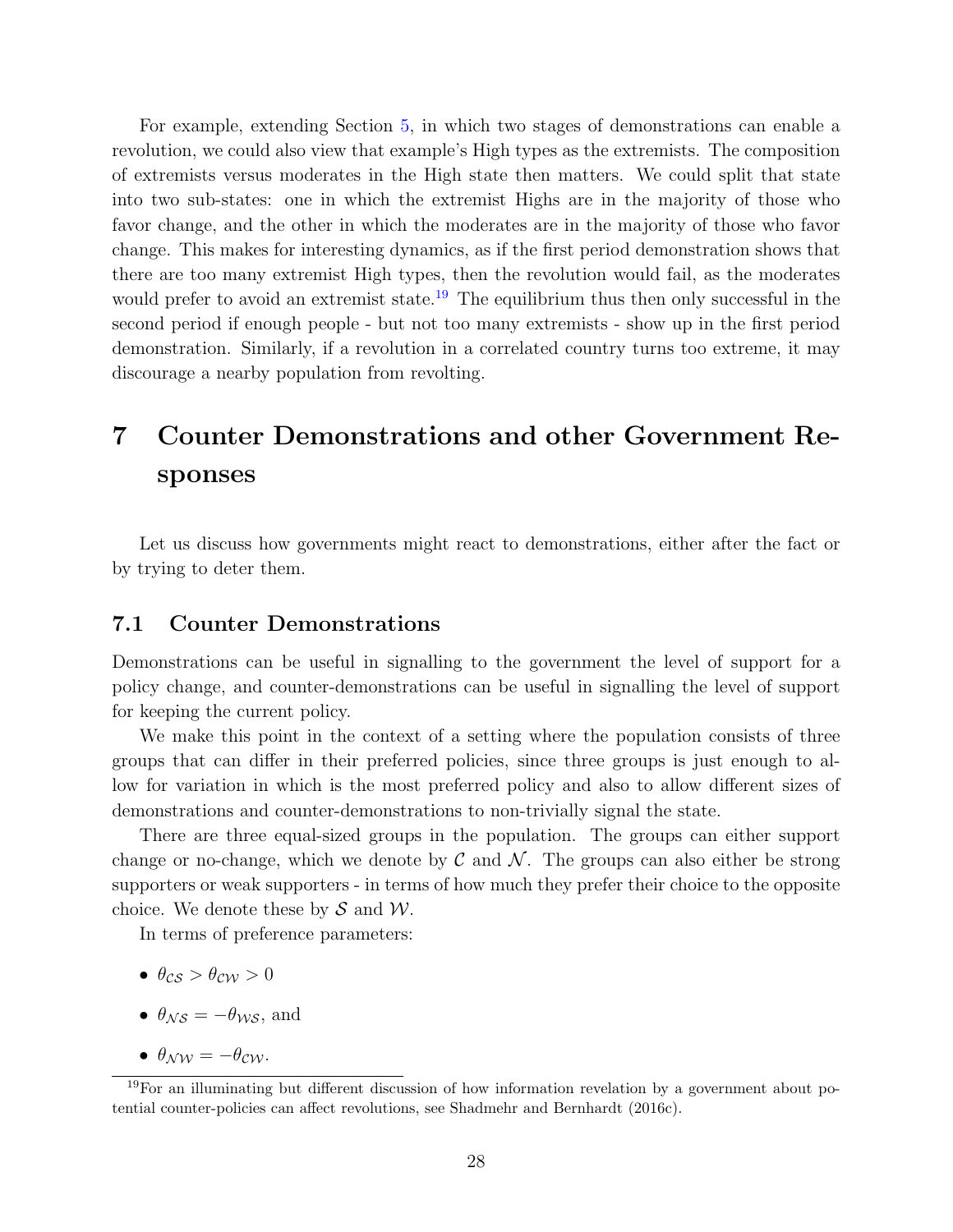So, a group's preference is one of four types:  $\mathcal{CS}, \mathcal{CW}, \mathcal{NW}, \mathcal{NS}$ . A state is listed as a triple of each group's preference type. So, for instance,  $(CS, CS, NS)$  indicates that the first two groups both strongly prefer change while the third group strongly prefers no change.

With three groups and four types for each group, this leads to 64 possible states. To simplify the exposition, we focus on just four states - which capture the main ideas. Obviously, the analysis extends to including all 64 states depending on the prior probability on the various states, provided there is can be some uncertainty after a first demonstration, and sufficient likelihood that a counter-demonstration will resolve that uncertainty when it arises. The main point that counter-demonstrations can be useful for learning holds in the more complicated setting, but then specifying all of the possible priors for which this holds becomes intractable, so we just illustrate the point for one possible prior that has weight on four possibilities.

In particular, we presume that one group prefers change, one group prefers no-change, and the remaining group is the only one with that could be on either side - so there are two "partisan" groups whose direction of preference is known, just not their intensity, and one "pivotal" group which could have any preference and whose preference always determines the direction of the majority preference. We focus on 4 key states.

- State 1  $(CS, CS, NS)$
- State 2  $(CS, CVV, NW)$
- State 3  $(CW, \mathcal{NW}, \mathcal{NS})$
- State 4  $(CS, NS, NS)$

This is pictured in Figure [9](#page-30-0)

Let these four states be equally likely.

The optimal policy (in terms of a utilitarian goal of maximizing total welfare) is change in states 1 and 2, and no change in states 3 and 4. In states 1 and 4, all have strong preferences but either have 2/3 of the population in favor of change or in favor of no change. In states 2 and 3, there is a mixture of weak and strong preferences, but the strong preferences are always on the side of a majority, and so the preference on the majority side is stronger than the minority.

PROPOSITION 3 (Counter-Demonstrations) Suppose that  $\theta_{CS} > C/2$ . Then there exists an equilibrium in which:

- a demonstration is held by all CS types.
- a counter-demonstration is held by  $\mathcal{N} \mathcal{S}$  types if there is a demonstration in which only 1/3 of the population shows up.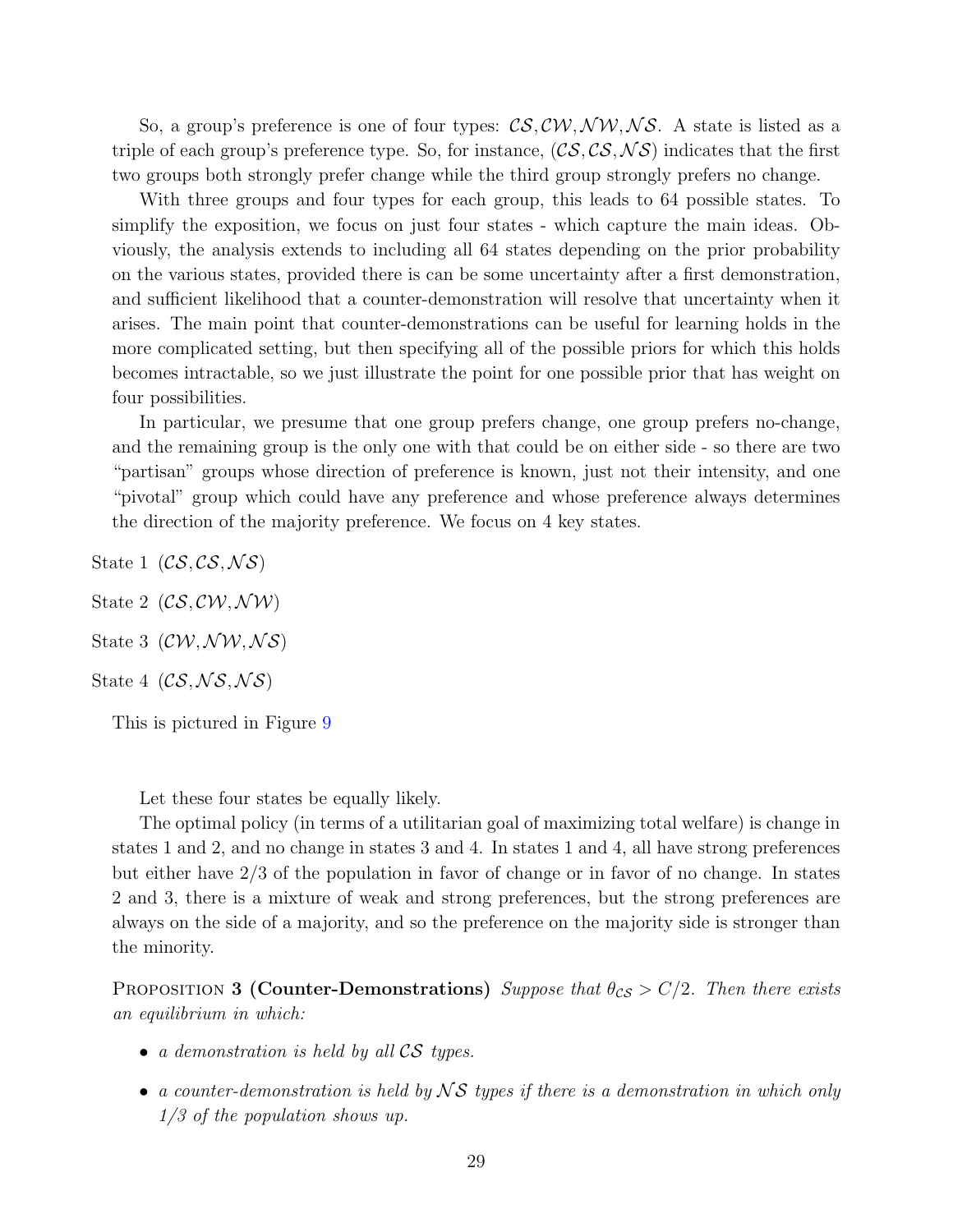<span id="page-30-0"></span>

Figure 9: The four states that we focus on. In the two on the top, change is overall utility maximizing, while in the two on the bottom no-change is overall utility maximizing.

- weak types never show up to a demonstration or counter-demonstration.
- there is a successful revolution (or the government voluntarily enacts change) if either  $2/3$  of the population shows up at the original demonstration, or if there is a counterdemonstration and nobody shows up to that. Otherwise, they do not make any change.

The four resulting cases are pictured in Figure [10.](#page-31-0)

The reasoning behind the proposition is straightforward and so we simply explain it here. The possible outcomes under the prescribed strategies are:

- If  $2/3$  show up, then it must be state 1 and change is enacted. There is no use for a counter-demonstration.
- If  $1/3$  show up, it could be either state 2 or 4. After the counter-demonstration:
	- If 2/3 show up to counter-demonstration then it must be state 4, and there is no change.
	- If 0 show up to counter-demonstration then it must be state 2, and change will be enacted either via a revolution or via the government.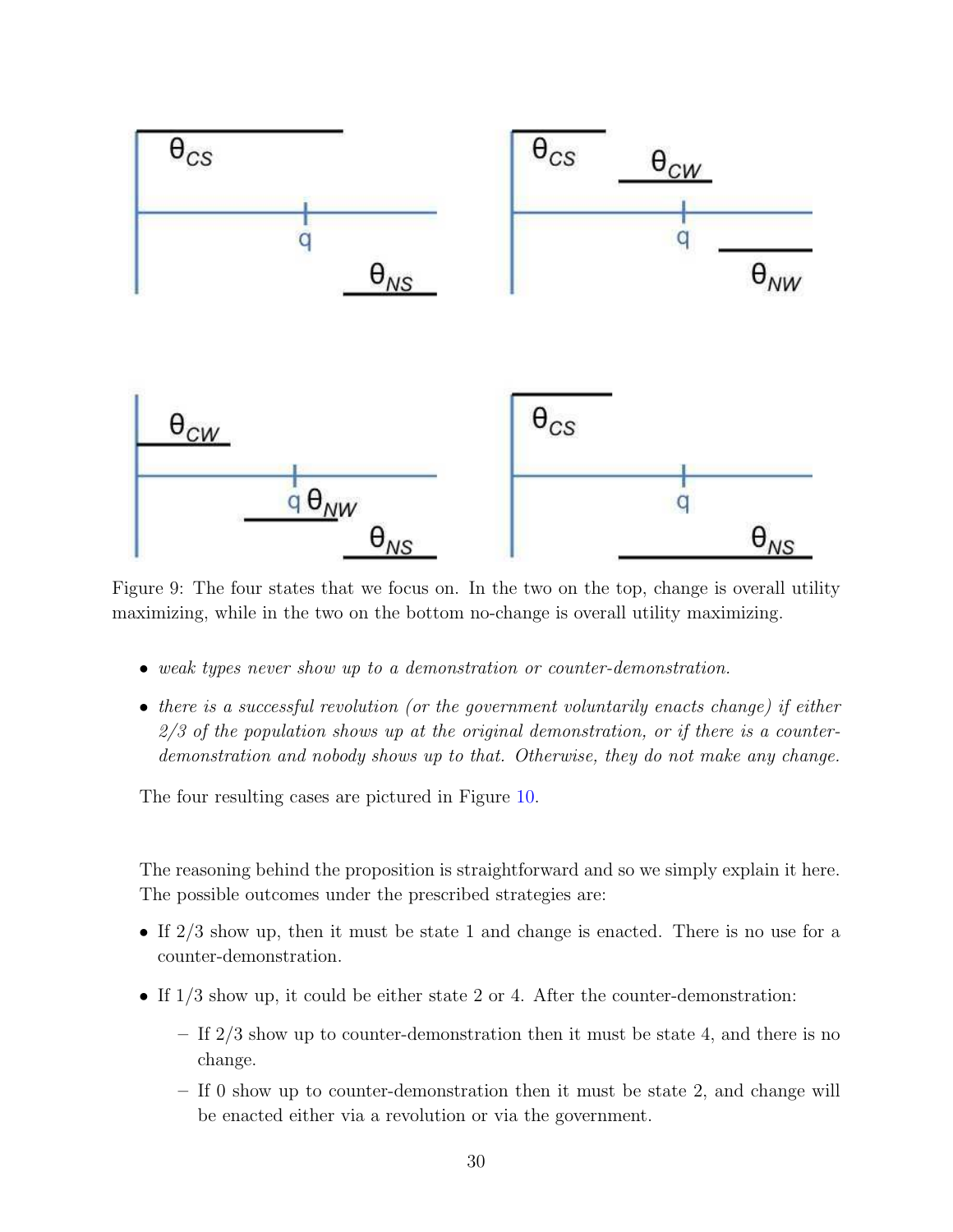<span id="page-31-0"></span>

Figure 10: The counter-demonstrations are needed in the two states on the right in which there is a middle level of turnout at the original demonstration. That makes it clear that it is one of the two states on the right, but does not distinguish the state. The counterdemonstration then reveals whether there is a large support for no change, and so distinguishes the two states. The combination of the demonstration and counter-demonstration fully distinguishes among the four states.

• if 0 show up, then it must be state 3 and change is enacted. There is no use for a counter-demonstration.

The incentives for the groups to demonstrate or counter-demonstrate are clear:

The first group, whenever it has strong preferences would like to demonstrate since it has a two-thirds chance of eventual success. The necessary and sufficient condition for it to want to demonstrate in equilibrium is that  $\theta_{CS} > C/2$ .

The third group clearly wants to counter-demonstrate they are  $\mathcal{N} \mathcal{S}$  types, since they know it is state 4 and they will be successful. They do not want to counter-demonstrate when they are  $\mathcal{NW}$  types since then they know it is state 2 and they will fail.

The second group always gets its most preferred outcome by showing up to a demonstration or counter-demonstration when they are strong but not weak, and so they have no reason to change their strategy.

This example shows how counter-demonstrations can reveal a state and be useful in learning the state.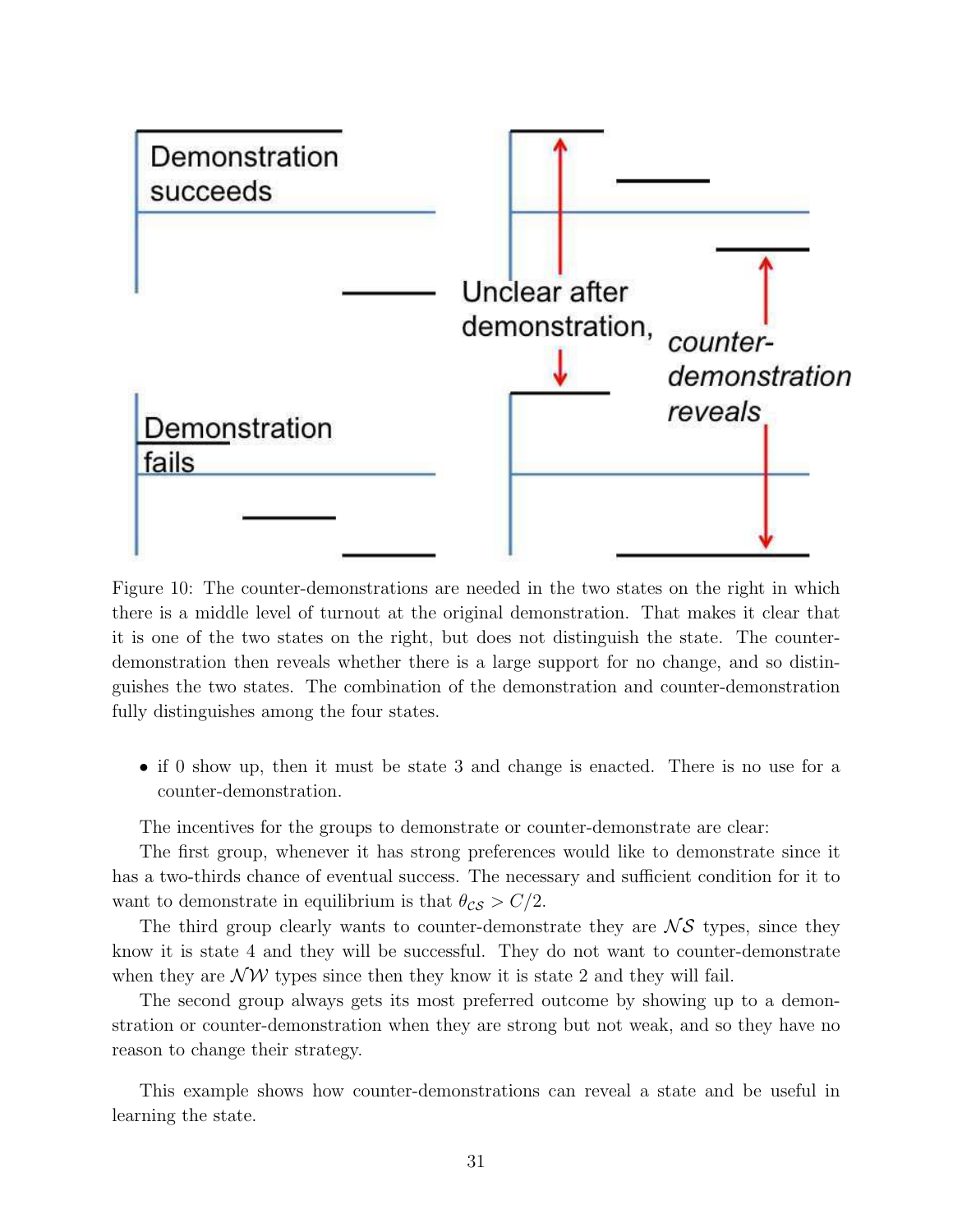Note also that the example is fully symmetric - which group holds the first demonstration and which counter-demonstrates could also be reversed. In this case, since a natural statusquo is no change, it seems more natural to have the group supporting change be the one to hold the first demonstration and to bear some risk in doing so. But the example works in either way.

## <span id="page-32-0"></span>7.2 Other Actions by Governments

A government can change the world from being one in which there is an equilibrium with a revolution to one in which there is not, by affecting the various parameters.<sup>[20](#page-32-1)</sup> This presumes that the government would like to avoid a revolution and keep the status quo.

Let us examine some of those behaviors.

#### 7.2.1 Costs

Most directly, by increasing the cost to failed revolutionaries (increasing  $C$ ), the government can make the conditions for a revolution harder to satisfy. For instance, in the base model, it is sufficient to raise  $C$  to a point at which

$$
\theta_H/C < \frac{(1-\pi)(1-z)}{\pi z}
$$

to avoid the revolution. Correspondingly, there are values of  $C$  that prevent revolution for different levels of information.<sup>[21](#page-32-2)</sup>

### 7.2.2 Information Control and Homophily

The government can also suppress and censor information. As we saw, having only a few meetings with others, or if those meetings are mostly with own type then this can lessen the chance that people have to learn about the number of others who support change. By limiting information flows, especially across groups or geography, so that most interactions are limited and local, one could shift an equilibrium to preclude a revolution. As we have seen however, it could also work the other way in cases in which the prior beliefs are strong enough – by encouraging information exchange one could end up undercutting the support for a revolution and preclude it. Which policy a government would want to undertake would depend on the information structure.<sup>[22](#page-32-3)</sup>

<span id="page-32-1"></span> $^{20}$ For important analyses of governments and propaganda as well as censoring and other informational distortions in models that are very different from ours, see Edmond (2013) as well as Egorov, Guriev, and Sonin (2009), Little (2012), and King, Pan and Roberts (2013).

<span id="page-32-2"></span> $^{21}$ For a model of repression, see Shadmehr and Boleslavsky (2016).

<span id="page-32-3"></span><sup>22</sup>See Luo and Rozenas (2016) for more discussion of informational control by a government.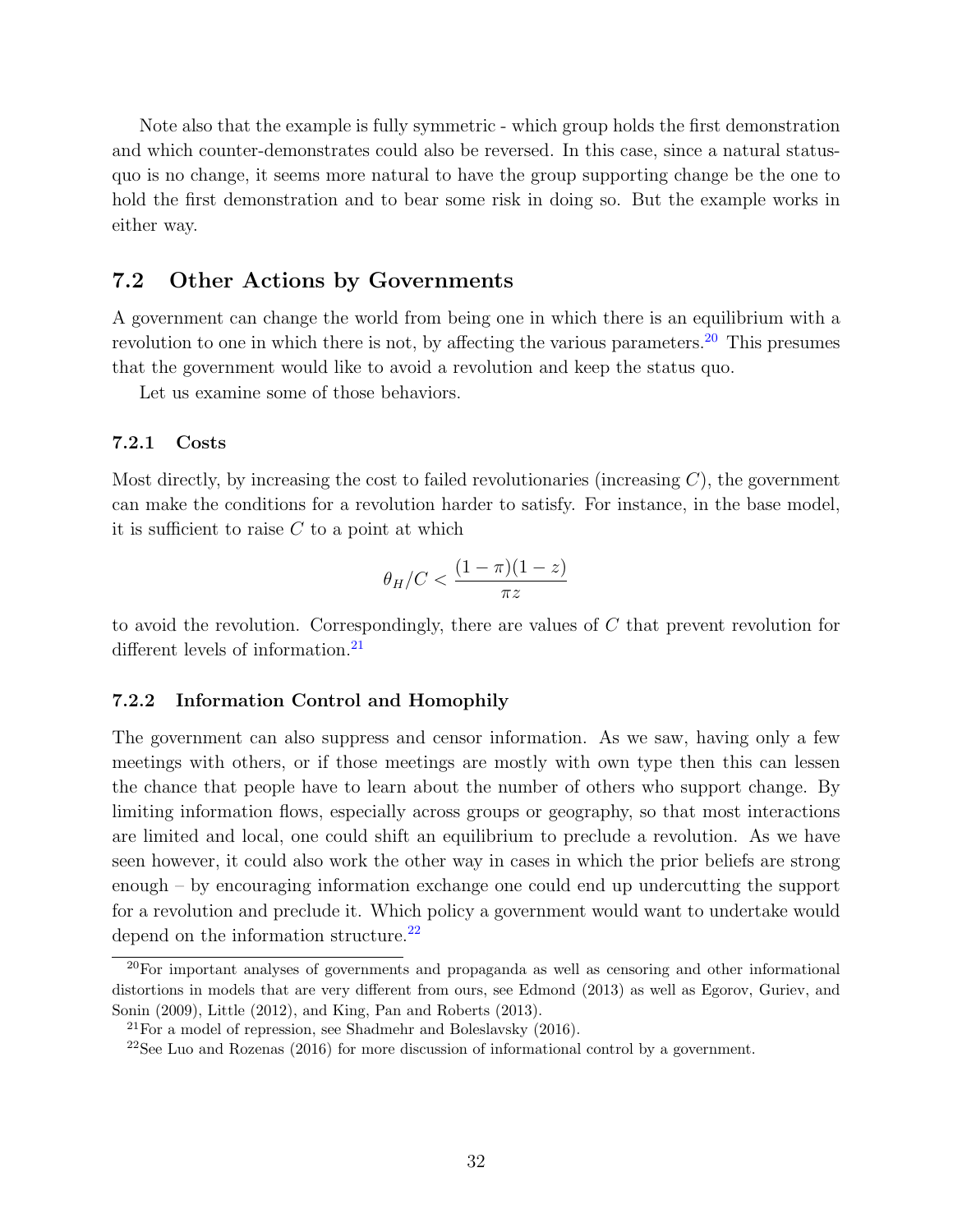#### 7.2.3 Propaganda

The government could also bias information via propaganda.<sup>[23](#page-33-0)</sup> Propaganda is interesting in that it does not have to convince all of the potential revolutionaries that revolution is a bad idea or that the state is Low, but instead it just needs to convince enough of them so that the remaining types know that they will no longer have sufficient numbers to be successful. For instance, if more than  $z - q$  of the potential revolutionaries are convinced by the propaganda, then the revolution cannot succeed, regardless of whether the remaining H types are convinced or not.

Thus, propaganda can be disruptive even if it only convinces a small subset of the population that they should not take part in a revolt. This could happen by convincing people that they stand no chance of success, for instance, by inflating the estimates of how many  $\theta_L$  types there are in the population; or by convincing people that they are better off than they are, or better off than what would happen after a revolultion, etc.

#### 7.2.4 Redistribution

Finally, the government could also redistribute resources. Again, the government does not have to redistribute resources to all of the potential revolutionaries, they simply need to buy enough of them off to discourage the rest - so they just need to please  $z - q$  of the H types. They can produce some very unhappy parts of the population, provided that they make the middle range sufficiently happy that they will no longer revolt.

Specifically, suppose that redistribution by the government is observable and that the government knows the state (so it knows the condition of the whole population). Thus, whenever the government does redistribute income, then the population knows it is the High state. So, it is clear that in that case they must pay at least  $\theta_H$  to a fraction  $z-q$  to avoid the revolution. The equilibrium must be one in mixed strategies. To see this note that if it were a pure strategy equilibrium, then it would be one in which the government only redistributed in the High state. But then when seeing no redistribution, agents would infer it is the Low state and not revolt. In that case, the government would not need to redistribute in order to avoid the revolution. Thus, the redistribution must be in mixed strategies. In order for this to make sense with a continuum of agents, we then allow agents to correlate their strategies, so that H types revolt with some probability  $p$  when not seeing redistribution. The probability of redistribution is then just enough to make agents indifferent conditional on seeing no redistribution, and the probability of revolt is just enough to keep the government indifferent between being overthrown and paying the redistribution.

<span id="page-33-0"></span><sup>23</sup>For a different views of information manipulation in the face of social coordination, see Edmond (2016) and Little (2016b).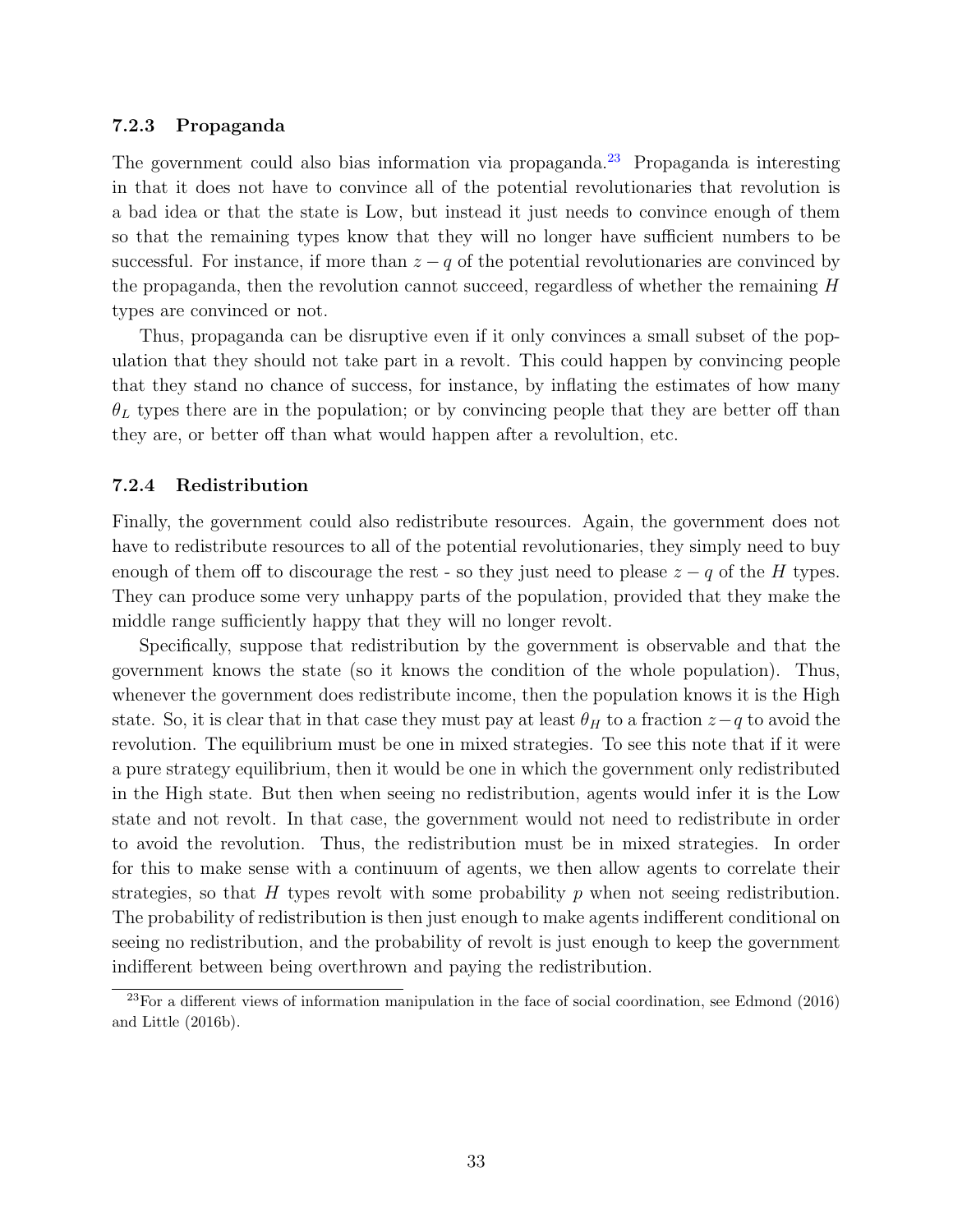# 8 Concluding remarks

We have provided a model that serves as a basis for the investigation of how information and learning affect the possibility of having successful revolutions.

We have shown four ways in which information can be either enabling or disruptive: (i) by encouraging some but discouraging others from participating, (ii) in settings with homophily, by weakening the content of information, (iii) by gaining information about the number of extremists in a society who might replace the status quo with an undesirable policy, and (iv) by triggering counter-protests that reveal support for the status quo.

We have shown that there are non-monotonicities so that small amounts of information can actually discourage enough of the population to make success impossible. We have also shown how demonstrations can provide important information, both within and across countries, that can help make revolutions possible, and increase the likelihood of their success.

Our model is deliberately simple, which makes many intuitions very clear and allows us to analyse a number of questions within one model - providing a more holistic view of what is needed for collective action to succeed, and should provide a basis for further studies of collective action.

We have focused on the coordination issues and the role of information. There can also be public-good aspects and free-riding behavior in protests and revolutions that we have not modeled here and could be interesting to combine with the coordination issue.<sup>[24](#page-34-0)</sup>

It can also be that the intensity of a demonstration or revolution matters more continuously rather than just passing a threshold.

Finally, the feedback between politics and demonstrations is something that is deserving of much more study. This can fit into a more general study of the endogeneity of govern-ments.<sup>[25](#page-34-1)</sup>

# References

Acemoglu, Daron; Georgy Egorov, and Konstantin Sonin. (2012). "Dynamics and Stability of Constitutions, Coalitions, and Clubs," The American Economic Review, 102(4), 1446-1476.

Acemoglu, Daron; Tarek A. Hassan and Ahmed Tahoun (2014). "The Power of the Street: Evidence from Egypt's Arab Spring". Mimeo.

Aghion, Philippe; Alberto Alesina and Francesco Trebbi (2004). "Endogenous Political Institutions," The Quarterly Journal of Economics, 119(2), 565-611.

<span id="page-34-1"></span><span id="page-34-0"></span> $^{24}$ For an interesting paper on free-riding in protests, see Cantoni, Yang, Yuchtman, and Zhang (2017).  ${}^{25}E.g.,$  see Aghion, Alesina, Trebbi (2004), Barbera and Jackson (2004), Acemoglu, Egorov, Sonin (2012).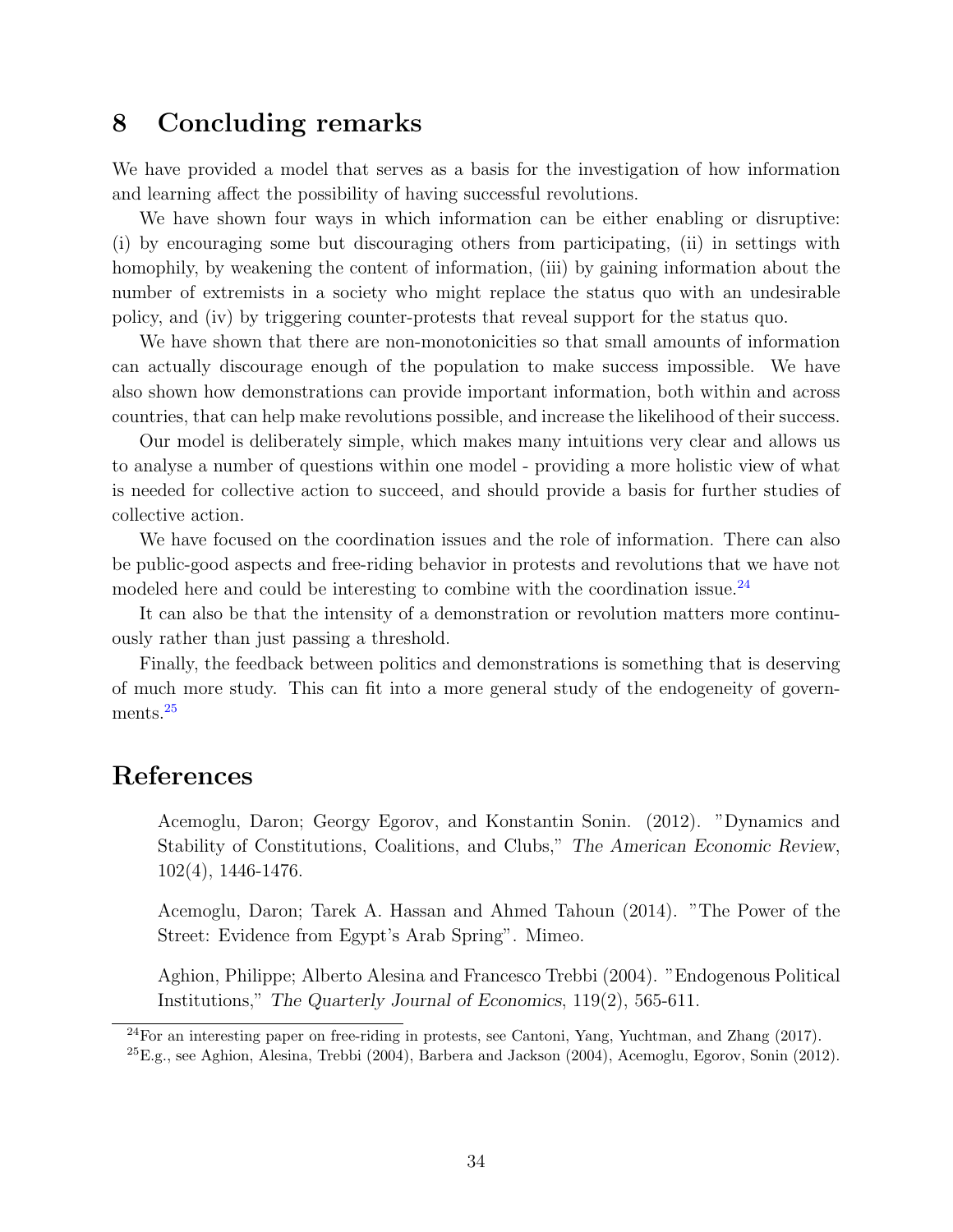Angeletos, George-Marios; Christian Hellwig and Alessandro Pavan (2007). "Dynamic Global Games of Regime Change: Learning, Multiplicity, and the Timing of Attacks". Econometrica, 75(3), 711-756.

Banerjee, Abhijit V. (1992). "A Simple Model of Herd Behavior". The Quarterly Journal of Economics, 107(3), 797-817.

Barbera, Salvador, and Matthew O. Jackson. (2004). "Choosing How to Choose: Self-Stable Majority Rules," The Quarterly Journal of Economics, 119(3), 1011-1048.

Battaglini, Marco (2016). "Public Protests and Policy Making". forthcoming in the Quarterly Journal of Economics.

Bikhchandani, Sushil; David Hirshleifer and Ivo Welch (1992). "A Theory of Fads, Fashion, Custom, and Cultural Change as Informational Cascades". The Journal of Political Economy, 100(5), 992-1026.

Bikhchandani, Sushil; David Hirshleifer and Ivo Welch (1998). "Learning from the Behavior of Others: Conformity, Fads, and Informational Cascades". The Journal of Economic Perspectives, 12(3), 151-170.

Breuer, Anita; Todd Landman and Dorothea Farquhar (2015). "Social Media and protest Mobilization: Evidence from the Tunisian Revolution". Democratization, 22(4), 764-792.

Brummitt, Charles D.; George Barnett and Raissa M. D'Souza (2015). "Coupled Catastrophes: Sudden Shifts Cascade and Hop among Interdependent Systems". Journal of the Royal Society Interface, 12(112), 1-12.

Bueno de Mesquita, Ethan (2010). "Regime Change and Revolutionary Entrepreneurs". American Political Science Review, 104(3), 446-466.

Cantoni, Davide; David Y. Yang, Noam Yuchtman, Y. Jane Zhang, (2017). "Are Protests Games of Strategic Complements or Substitutes? Experimental Evidence from Hong Kongs Democracy Movement" mimeo.

Chen, Ying and Hulya Eraslan (2014). "Rhetoric in legislative bargaining with asymmetric information". Theoretical Economics, 9, 483-513.

Chwe, Michael Suk-Young (2000). "Communication and Coordination in Social Networks". Review of Economic Studies, 67, 1-16.

Edmond, Chris (2013). "Information Manipulation, Coordination, and Regime Change". Review of Economic Studies, 80 (4): 1422-1458

Edmond, Chris (2016). "Information Manipulation and Social Coordination", mimeo.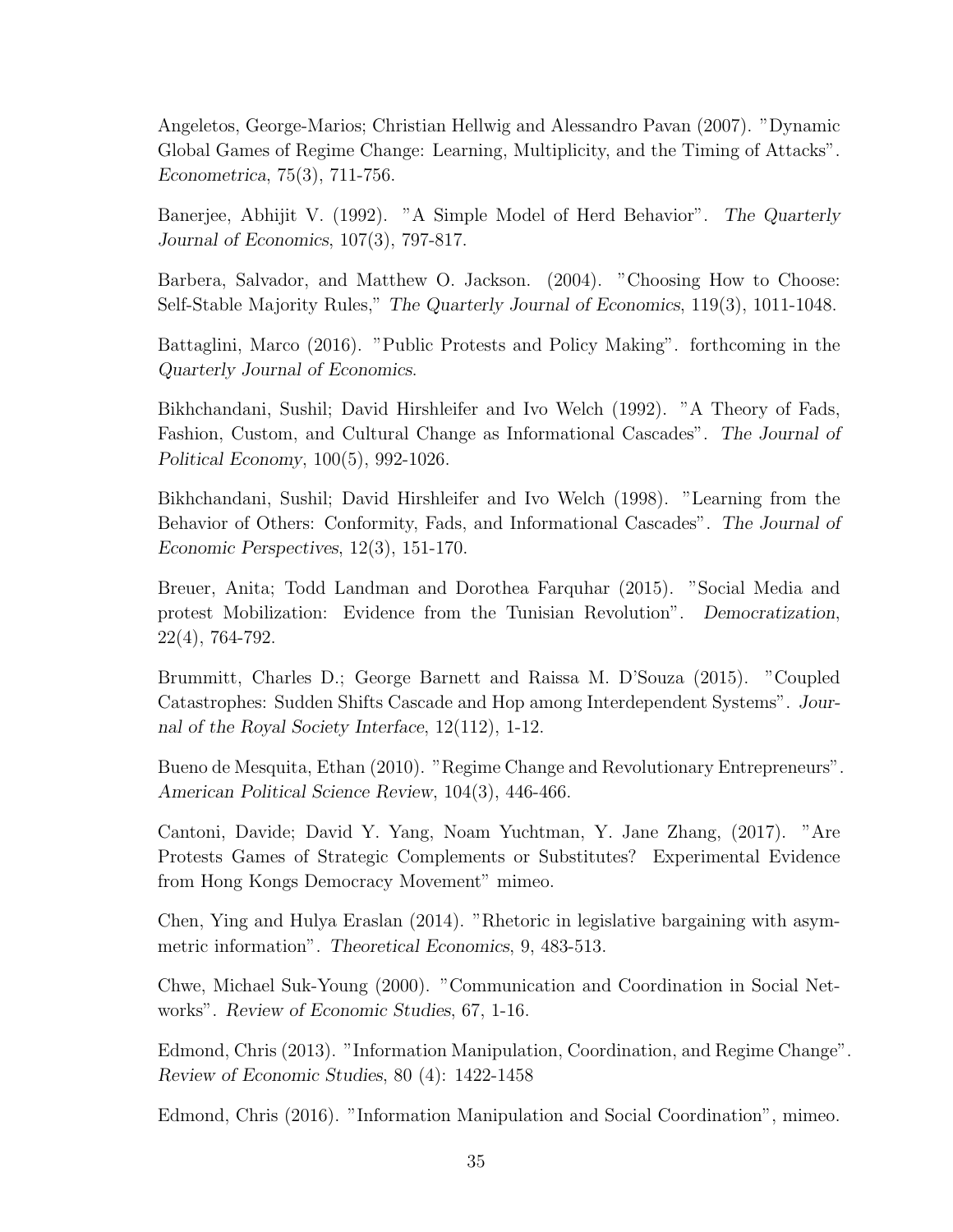Egorov, Georgy; Sergei Guriev and Konstantin Sonin (2009). "Why Resource-poor Dictators Allow Freer Media: A Theory and Evidence from Panel Data". American Political Science Review, 103(4), 645-668.

Farrell, Henry (2012). "The Consequences of the Internet for Politics". Annual Review of Political Science, 15, 35-52.

Feldman, Mark and Christian Gilles (1985). "An Expository Note on Individual Risk without Aggregate Uncertainty". Journal of Economic Theory, 35, 26-32.

Granovetter, Mark (1978). "Threshold Models of Collective Behavior". The American Journal of Sociology, 83(6), 1420-1443.

Jackson, Matthew O. (2008). Social and Economic Networks, Princeton, NJ: Princeton University Press.

Jackson, Matthew O., Leo K. Simon, Jeroen M. Swinkels, and William R. Zame. (2002). "Communication and equilibrium in discontinuous games of incomplete information." Econometrica, 70(5): 1711-1740.

Judd, Kenneth L. (1985). "The Law of Large Numbers with a Continuum of IID Random Variables". Journal of Economic Theory, 35, 19-25.

King, Gary; Jennifer Pan and Margaret E. Roberts (2013). "How Censorship in China Allows Government Criticism but Silences Collective Expression". American Political Science Review, 107(2), 326-343.

Kricheli, Ruth; Yair Livne and Beatriz Magaloni (2011). "Taking to the Streets. Theory and Evidence on Protests under Authoritarianism". Mimeo, Stanford University.

Little, Andrew T. (2012). "Elections, Fraud, and Election Monitoring in the Shadow of Revolution". Quarterly Journal of Political Science 7, 249-283.

Little, Andrew T. (2016). "Communication Technology and Protest," Journal of Politics, 78(1), 152-166.

Little, Andrew T. (2016b). "Propaganda and Credulity," mimeo.

Loeper, Antoine; Jakub Steiner, Colin Stewart (2014) "Influential Opinion Leaders," The Economic Journal, 124, (581), 1147-1167.

Lohmann, Susanne (1993). "A Signaling Model of Informative and Manipulative Political Action". The American Political Science Review 87(2), 319-333.

Lohmann, Susanne (1994a). "Information Aggregation Through Costly Political Action". The American Economic Review, 84(3), 518-530.